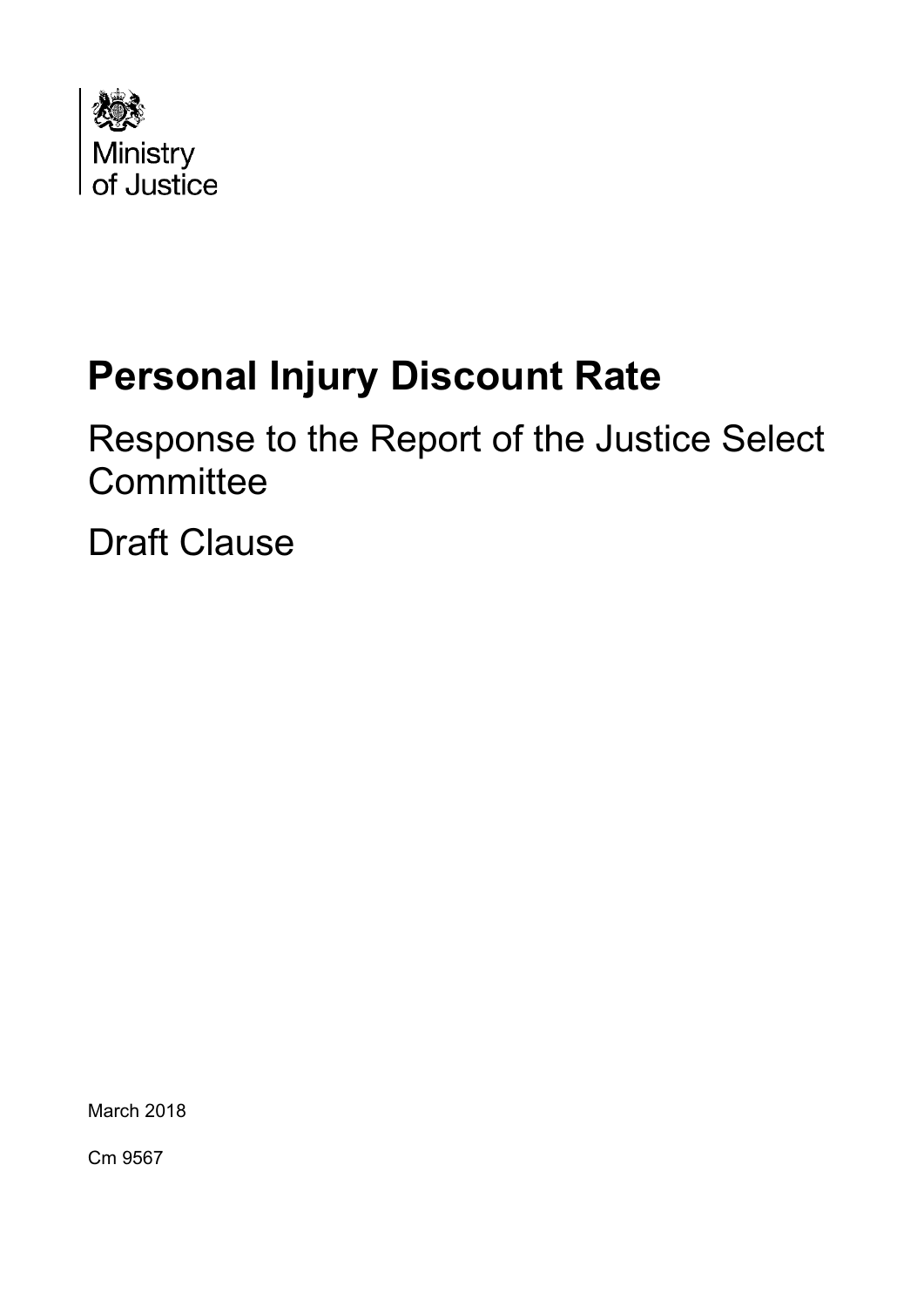

# **Personal Injury Discount Rate**

Response to the report of the Justice Select Committee

# Draft clause

Presented to Parliament by the Lord Chancellor and Secretary of State for Justice by Command of Her Majesty

March 2018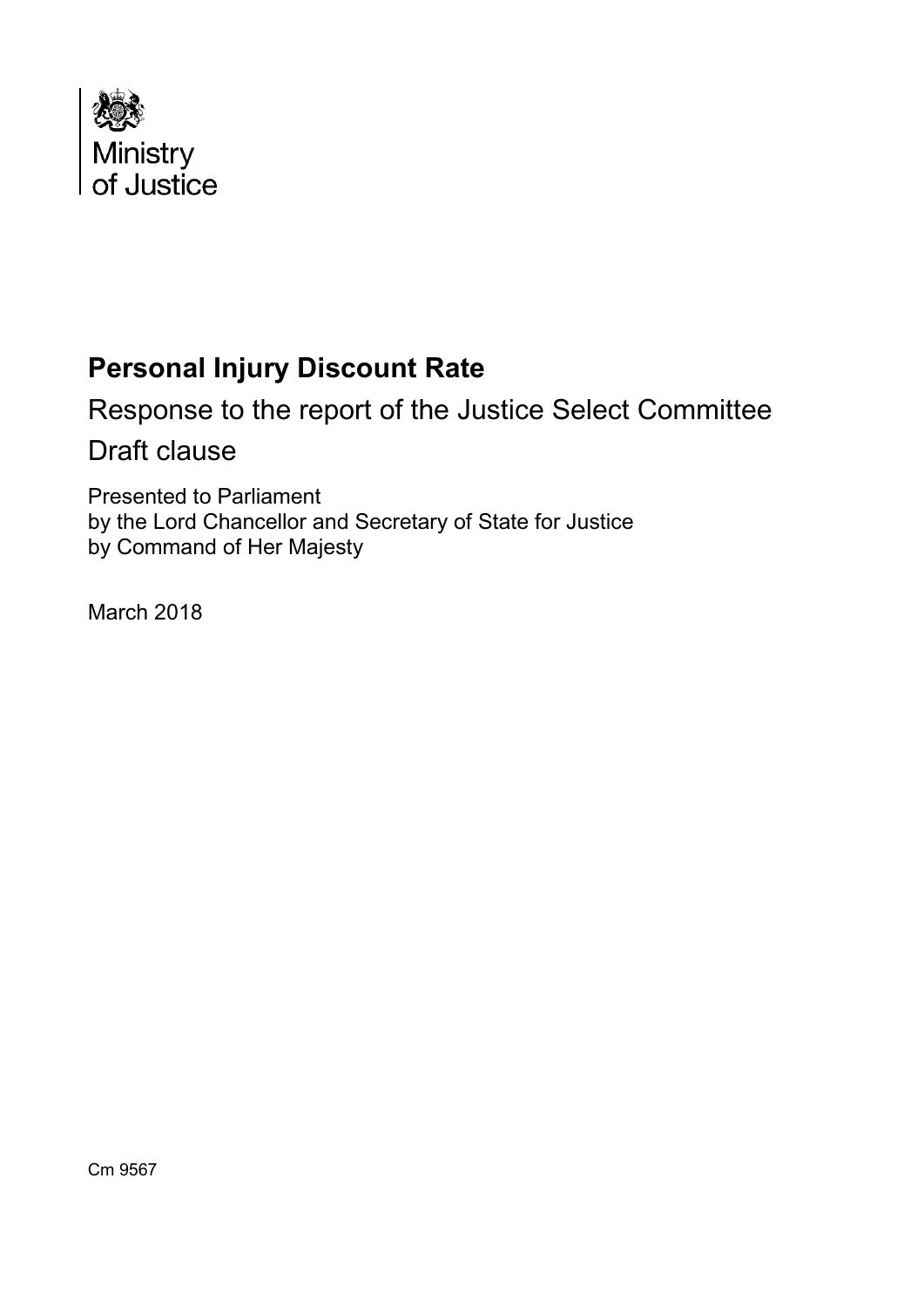

#### **© Crown copyright 2018**

This publication is licensed under the terms of the Open Government Licence v3.0 except where otherwise stated. To view this licence, visit [nationalarchives.gov.uk/doc/open-government](http://nationalarchives.gov.uk/doc/open-government-licence/version/3/)[licence/version/3](http://nationalarchives.gov.uk/doc/open-government-licence/version/3/)

Where we have identified any third party copyright information you will need to obtain permission from the copyright holders concerned.

This publication is available at<https://www.gov.uk/government/publications>

Any enquiries regarding this publication should be sent to us at [damagesdiscountrate@justice.gov.uk.](mailto:damagesdiscountrate@justice.gov.uk)

ISBN 978-1-5286-0196-2

CCS0118856258 03/18

Printed on paper containing 75% recycled fibre content minimum

Printed in the UK by the APS Group on behalf of the Controller of Her Majesty's Stationery Office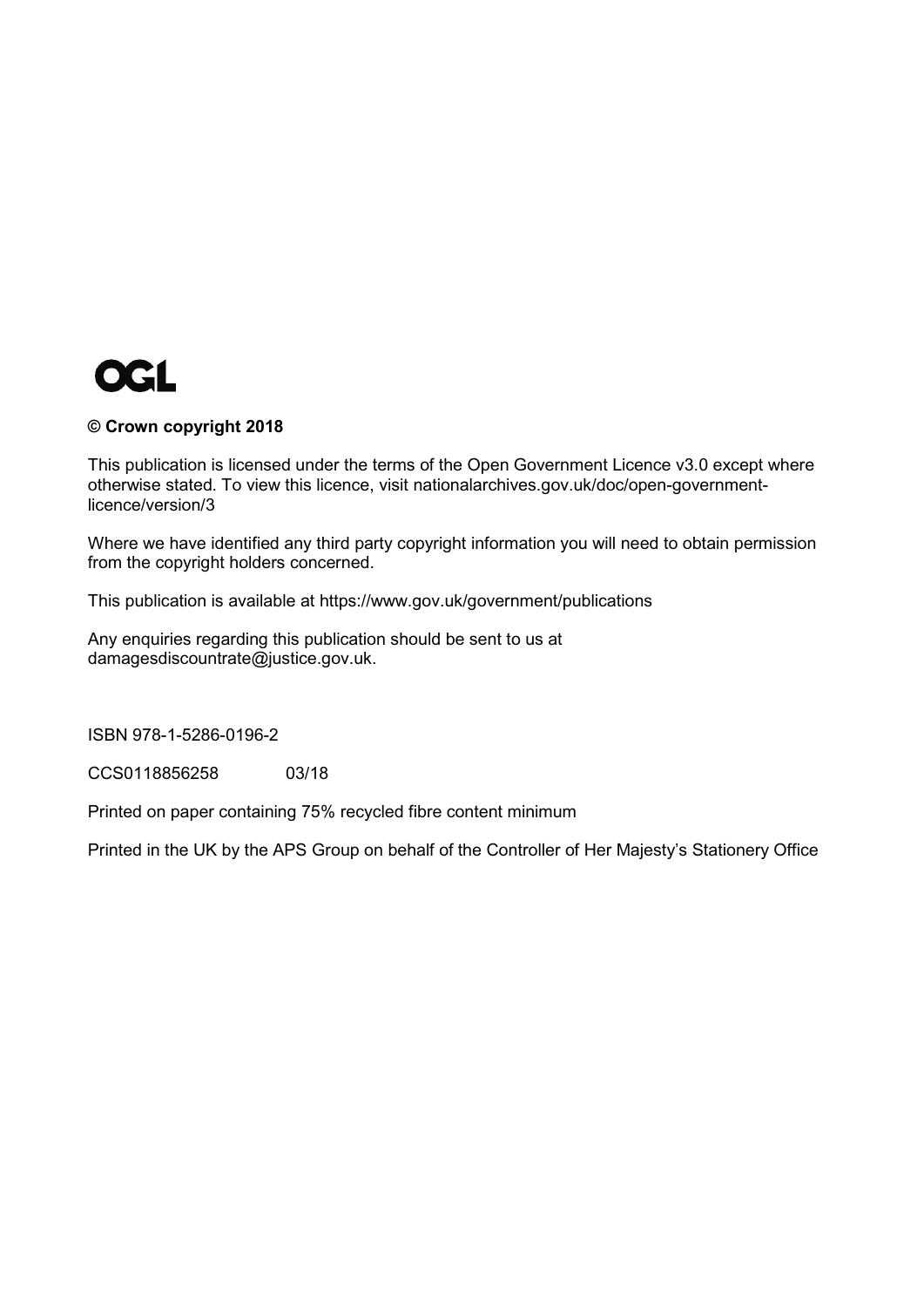# **Contents**

| Part 1                       |    |
|------------------------------|----|
| Introduction                 | 3  |
| Background                   | 4  |
| Response to recommendations  | 6  |
| Part 2                       |    |
| How the rate should be set   | 8  |
| Who should set the rate?     | 25 |
| When should the rate be set? | 29 |
| Annex                        | 31 |
|                              |    |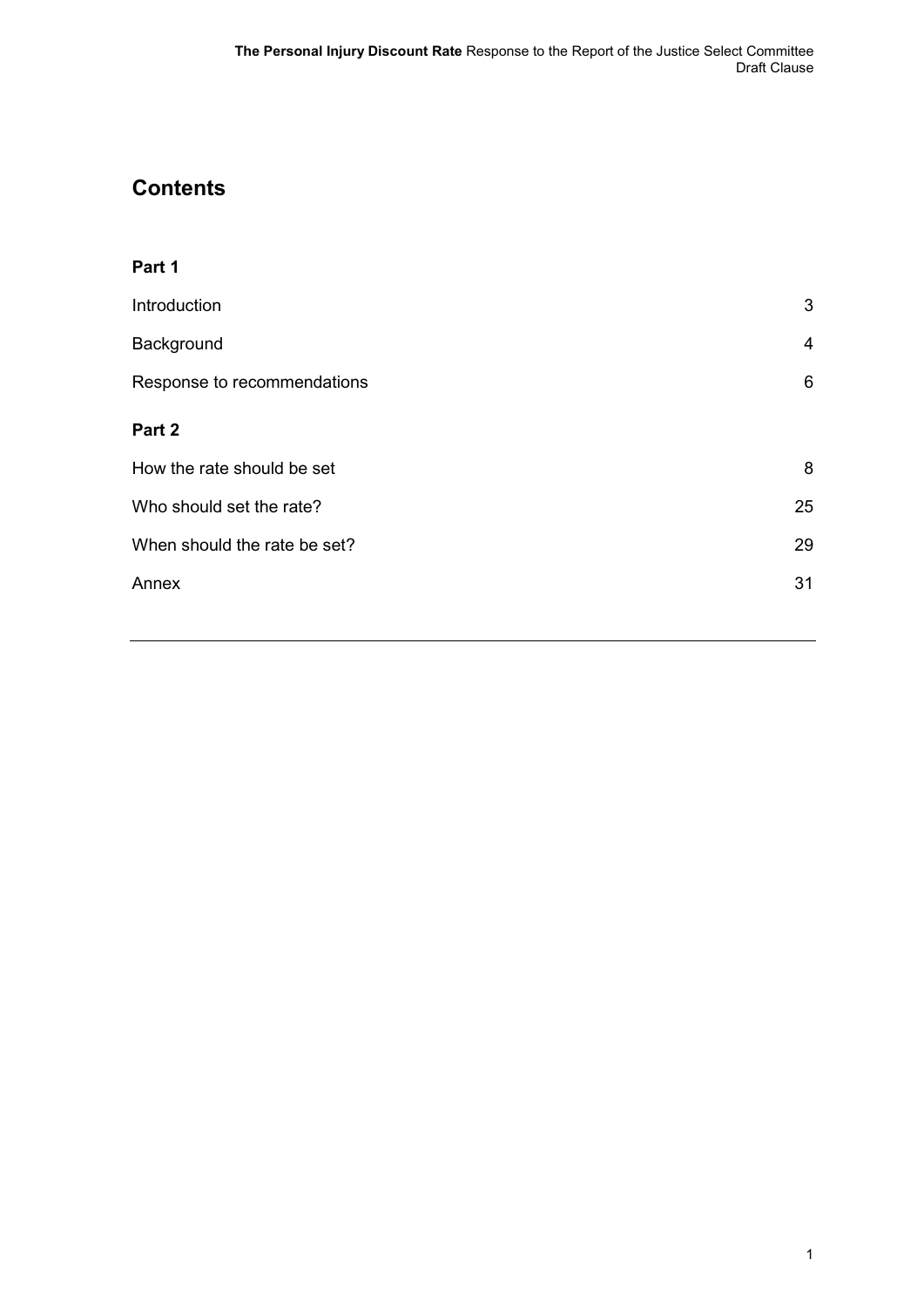**The Personal Injury Discount Rate** Response to the Report of the Justice Select Committee Draft Clause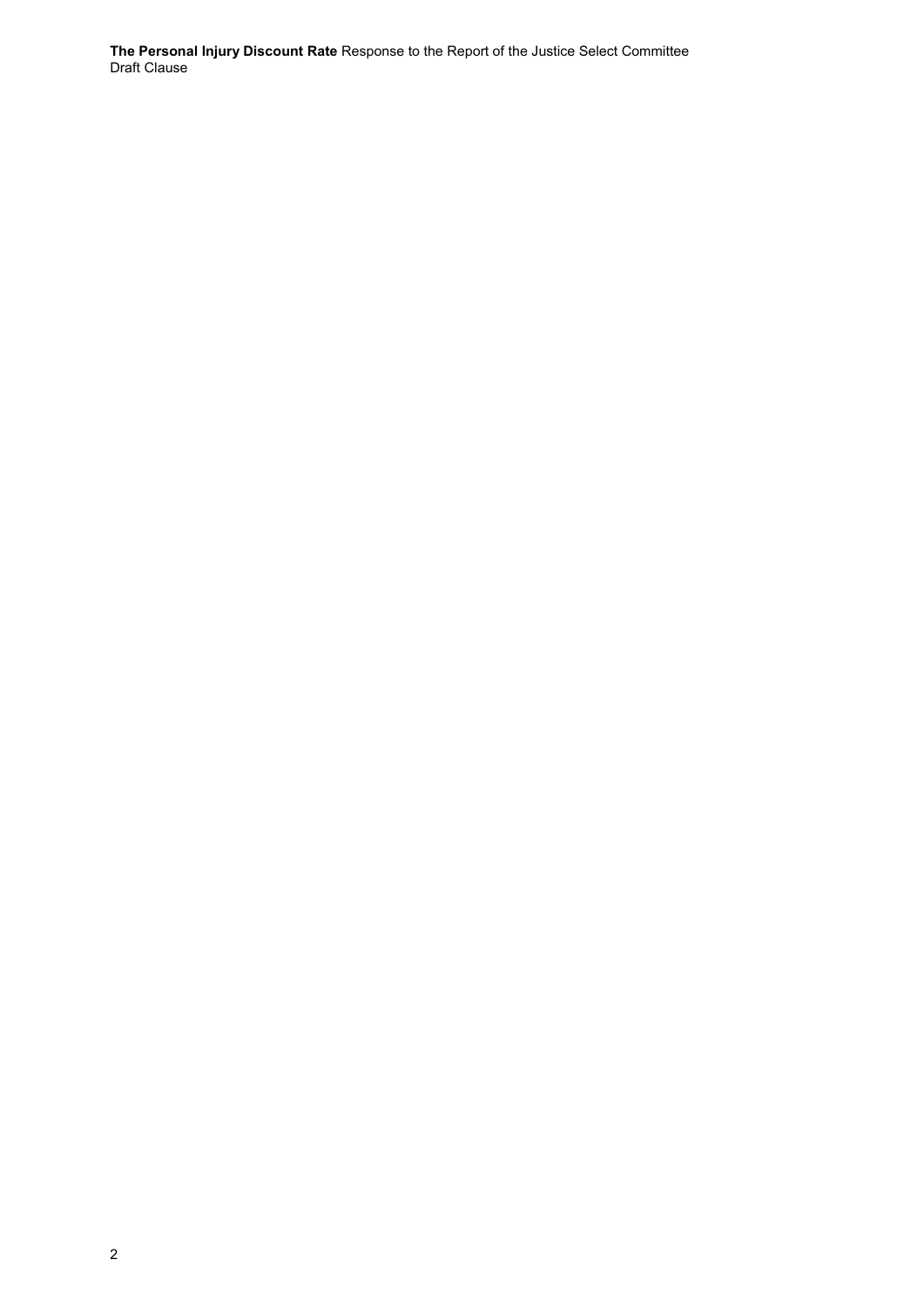# <span id="page-5-0"></span>**Introduction**

- 1. The Government welcomes the publication of the Justice Select Committee's report Pre-legislative scrutiny: draft personal injury discount rate clause.<sup>[1](#page-5-1)</sup> The Government is grateful to the Committee for its prompt and detailed consideration of the draft legislation, which was published by the Ministry of Justice in its paper *The Personal Injury Discount Rate How it should be set in future Draft Legislation* on 7 September 2017.[2](#page-5-2)
- 2. The Government recognises that the setting of a discount rate for use in personal injury cases is not a straightforward exercise and that the outcome is very important for those affected. Individuals who have suffered life changing injuries because of the wrongful actions of someone else are likely to be dependent on the award to meet the costs of their care and other financial losses arising from the injury. These individuals deserve compensation that meets their expected needs. The discount rate is an important part of calculating that compensation. The Government's overall objective remains to create a fairer and better system for the setting of the discount rate. With this objective in mind we have carefully considered the Committee's report and thank the Committee for its comments and recommendations, many of which the Government has chosen to adopt. The Government's detailed response to the Committee's comments and recommendations is set out in Part 2 of this paper.
- 3. The Government is also grateful to the individuals and organisations (listed in the Annex to this paper) who provided substantive and drafting comments on the draft legislation directly to the Ministry of Justice. Their comments have been carefully considered and taken into account by the Government when considering the comments and recommendations of the Committee. The Government's response to the additional points raised by stakeholders, but not by the Committee, are included at the appropriate points in this response document.

<sup>&</sup>lt;sup>1</sup> Third Report of Session 2017-19 HC 374 published on 30 November 2017.

<span id="page-5-2"></span><span id="page-5-1"></span><sup>2</sup> Cm 9500.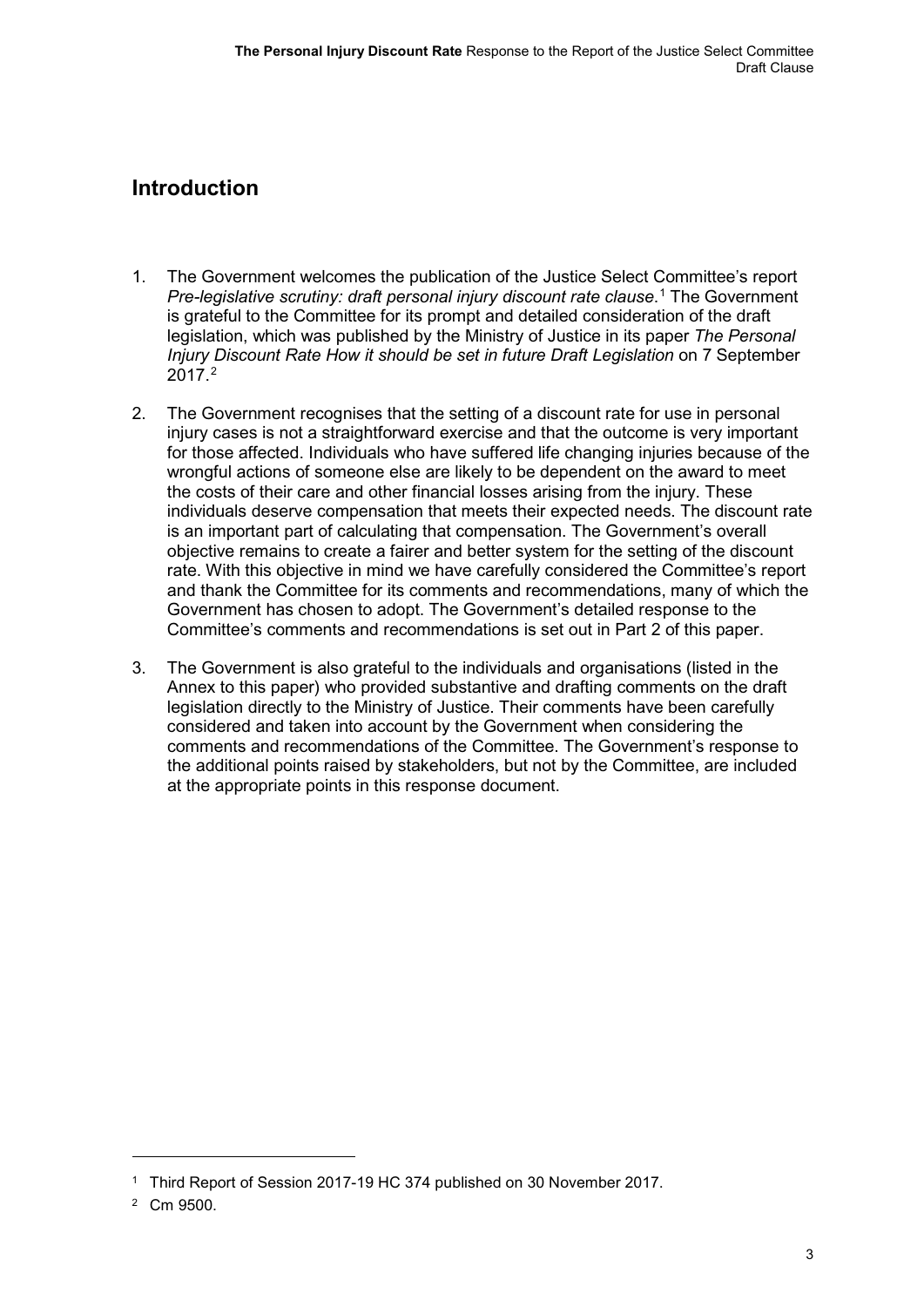# <span id="page-6-0"></span>**Background**

- 4. A lump sum award of damages for future pecuniary loss is intended to compensate the injured person for all the loss expected to be suffered by him or her as a result of the injury, neither more nor less. The aim is to provide full compensation and, in so far as a sum of money can do so, to put the claimant in the same position as he or she would have been in but for the injury. This is known as the 100% compensation principle.
- 5. The purpose of applying the personal injury discount rate in the calculation of the lump sum is to adjust the size of the award for the return expected to be earned on the lump sum before it is expected to be spent in meeting the losses and costs assessed in the court order or settlement agreement as flowing from the injury. If the discount rate applied is greater than the rate of return actually received by a claimant, the claimant will in the end receive less money from the award than was expected at the time it was made: conversely, if the rate of return received is greater than the discount rate applied, the claimant will receive more than was expected at that time. The discount rate neutralises the return expected from the investment of the lump sum in the calculation of its size.
- 6. Under the Damages Act 1996 the rate to be taken into account by the court in assessing the rate of return to be expected is set by the Lord Chancellor on the basis of principles set out in caselaw, principally the decision of the House of Lords in *Wells v Wells*. [3](#page-6-1) Under these principles the injured person is assumed to be a very cautious investor who has the objective of meeting his or her losses in full as they arise and without delay, reflecting the fact that he or she may be financially dependent on the lump sum awarded for the rest of their lives. The House of Lords in *Wells v Wells* therefore viewed claimants in serious personal injury cases (e.g. people with serious injuries or facing a life of suffering due to the negligence of others) as different from other, ordinary, investors because they are required to invest their settlements to secure their future financial position rather than merely investing to obtain a higher rate of return. This led in practice to the rate being set largely by reference to returns on Index-Linked Gilts ("ILGS"), even though the evidence from the research and consultations carried out by the Ministry of Justice shows that claimants generally invest in low risk diversified portfolios not in ILGS alone.
- 7. The Government accordingly believes the assumptions made by the present law on the setting of the discount rate as to how claimants invest are unrealistic and produce significantly larger awards than are necessary to provide 100% compensation. This has a significant effect on taxpayers through the additional cost of personal injury settlements paid by the National Health Service and other public sector bodies; and businesses and individual consumers through higher insurance premiums. The framework for setting the discount rate therefore needs to be re-calibrated to better achieve its objective of 100% compensation.

<span id="page-6-1"></span><sup>3</sup> [1999] 1 AC 345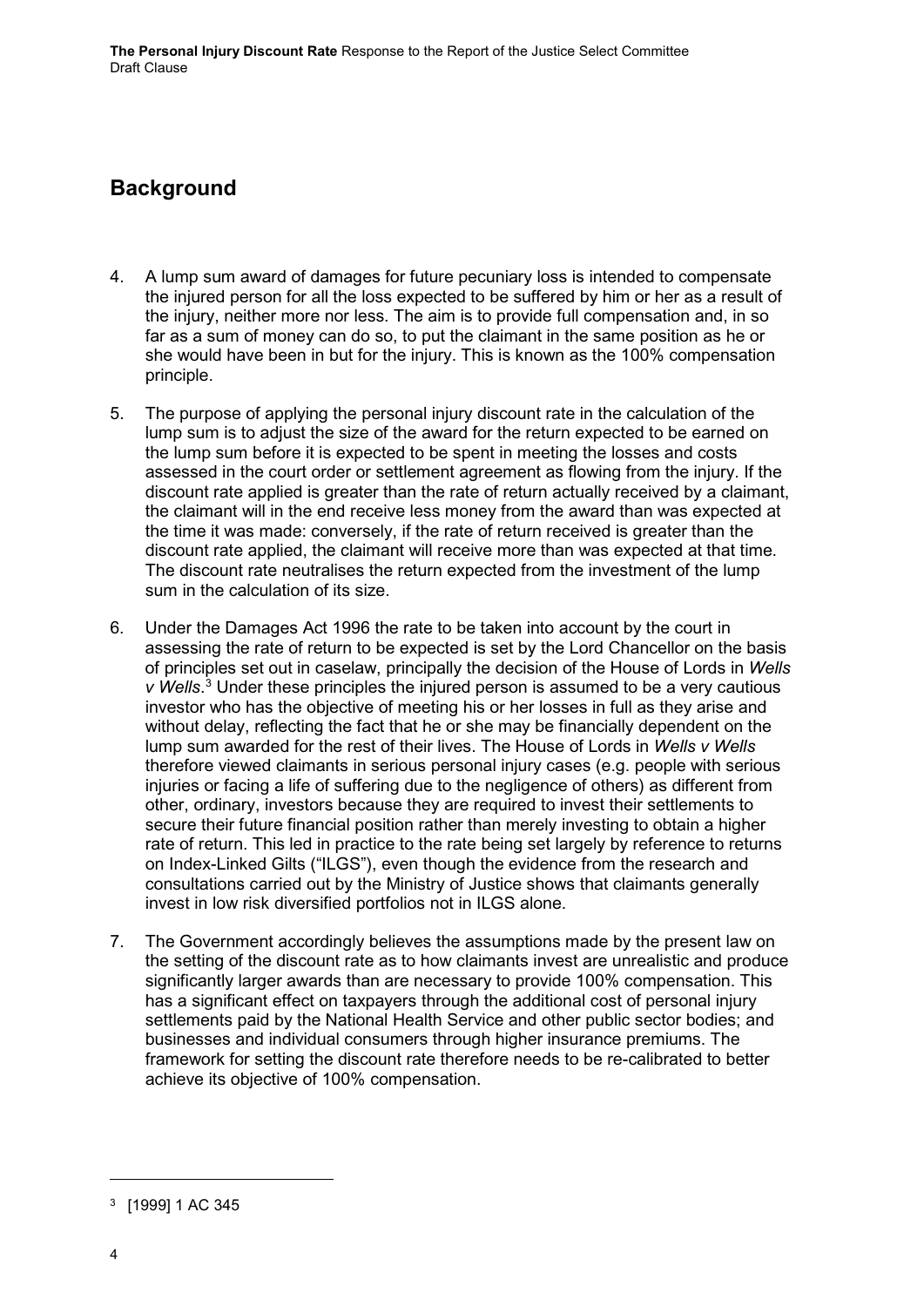- 8. To remedy this problem and to improve other aspects of the law relating to the setting of the discount rate the Government published draft legislation setting out proposals for how, when and by whom the discount rate should be set. Those proposals are summarised in the text box below.
	- a. The rate will be set by reference to expected rates of return on a low risk diversified portfolio of investments rather than very low risk investments as at present. Low risk is less risk than would be taken by an ordinary prudent investor and more risk than very low risk.
	- b. The rate will be reviewed promptly after the legislation comes into force and, thereafter, at least every three years.
	- c. The rate will be set by the Lord Chancellor following consultation with an expert panel (other than on the initial review which would be by the Lord Chancellor with advice from the Government Actuary) and, as at present, HM Treasury.
- 9. In relation to the proposals the department explained in the paper publishing the draft legislation that:

"Under the new law the discount rate will reflect the rate of return to be expected on a low risk diversified portfolio. There will probably be a range of portfolios and rates of return that might be used in the setting of the rate. It will be for the Lord Chancellor to apply the legal principles set out in the legislation and on that basis to decide where in the range of low risk the rate should be set.

The key legal principle will be that the rate should be the rate that, in the reasonable opinion of the Lord Chancellor, a properly advised recipient of a lump sum of damages for future financial loss could be expected to achieve if he or she invested the lump sum in a diversified low risk portfolio with the aim of securing that (a) the lump sum and the income from it would meet the losses and costs for which they are awarded when are expected to fall; and (b) the relevant damages would be exhausted at the end of the period for which they are awarded. In this exercise, the Lord Chancellor must consider the investments available and actual investments made by claimants; and must make such allowances for taxation, inflation and investment management costs as the Lord Chancellor thinks appropriate."[4](#page-7-0)

<span id="page-7-0"></span><sup>4</sup> Cm 9500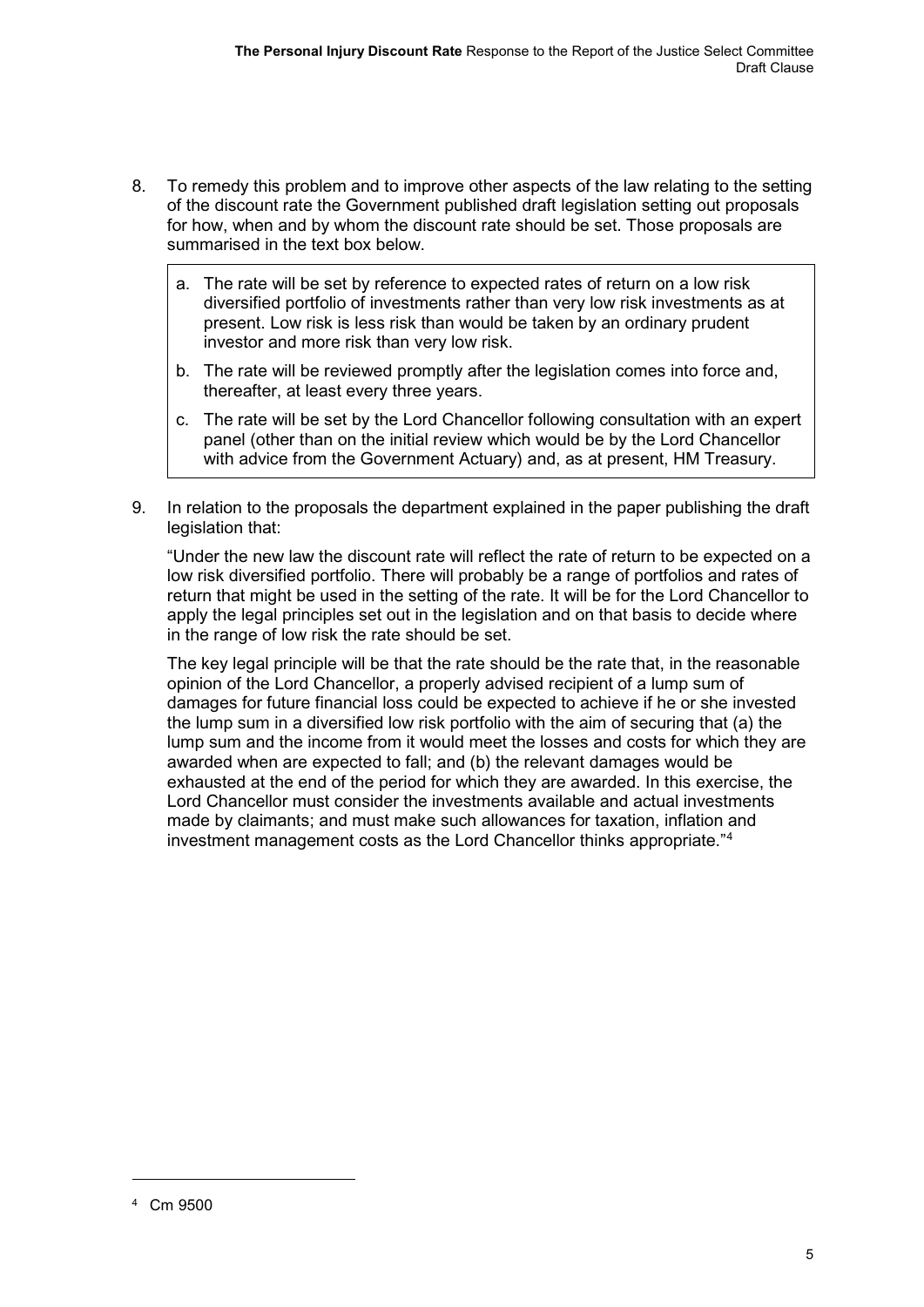# <span id="page-8-0"></span>**Response to recommendations**

- 10. The Committee's report contains a detailed scrutiny of the draft legislation. In brief, the Committee's main conclusions in relation to how, when and by whom the rate should be set were as follows. In relation to how the rate should be set, the Committee welcomed the Government's commitment to full compensation but asked that it be clarified. The Committee recommended that more evidence be gathered before legislation was introduced to change the basis on which the rate is to be set, or alternatively that a power should be taken to amend the relevant assumptions in due course. The Committee was also concerned that there should be sufficient safeguards to protect the most vulnerable claimants from significant undercompensation and that there should be mechanisms for obtaining evidence and measuring the effect of changes in the rate. In relation to when and by whom the rate should be set, the Committee agreed that if the rate was to be set by reference to a low risk portfolio, the introduction of regular periodical reviews was necessary; and agreed the rate should be set by the Lord Chancellor with the assistance of an expert panel. The Committee recommended that the expert panel should be involved in every review of the rate, including the first. The Committee also made a number of recommendations to increase the transparency of the process, primarily requiring the Lord Chancellor to provide reasons for the rate set and to make public the views of the expert panel.
- 11. The Government shares the Committee's concerns that individuals receiving damages for serious personal injuries should receive proper compensation and that the discount rate should be set with the objective of full and fair compensation. The Government has carefully considered the report and in response to the Committee's recommendations, the Government will:
	- Involve the expert panel in the first review of the rate under the new framework.
	- Work to develop further the existing evidence base ahead of setting the rate in the first review by:
		- a. Issuing a further call for evidence on the details of investment behaviour, including evidence about investments by or on behalf of persons with protected characteristics; [5](#page-8-1)
		- b. Commissioning the Government Actuary's Department to carry out further research and analysis of the assumptions to be made about inflation, tax and management costs; and
		- c. Commissioning the Government Actuary's Department to carry out further analysis considering the effect of a range of rates under a wider range of assumptions – for example, as to the length of awards.
	- Require the Lord Chancellor to give reasons for the rate chosen on a review.

<span id="page-8-1"></span><sup>5</sup> The "protected characteristics" under the Equality Act 2010 are: race, sex, disability, sexual orientation, religion and belief, age, marriage and civil partnership, gender reassignment, pregnancy and maternity.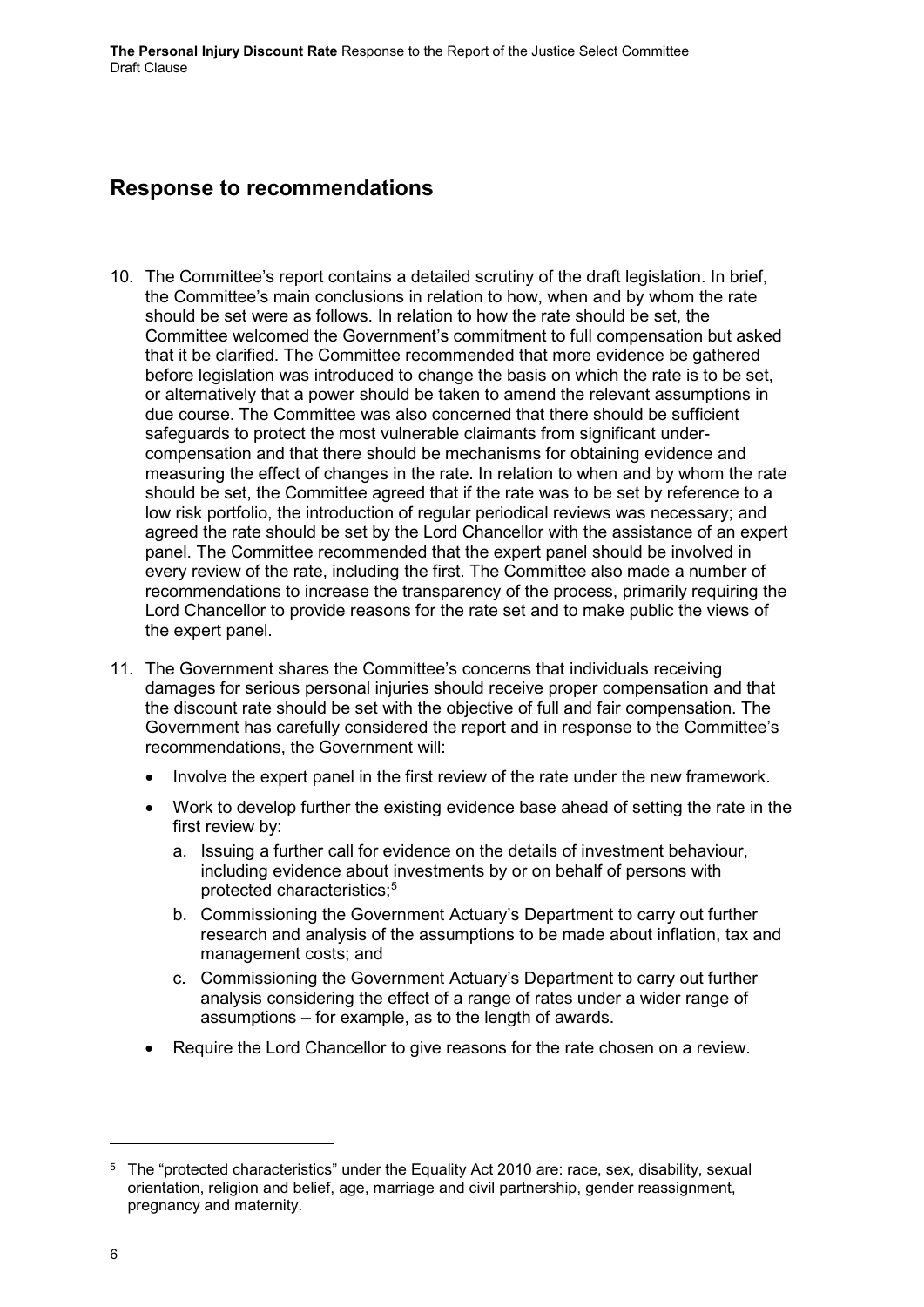- Require the Lord Chancellor to consult the panel about the allowances to be made for taxation, investment management charges and inflation in the setting of the rate.
- Require the Lord Chancellor and the panel to consider the possibility of setting different rates for different cases on each review.
- Publish the panel's report to the Lord Chancellor at each review.
- Publish an impact assessment of the effect of the change in rate every time the Lord Chancellor changes it.
- Amend the legislation to make clear that it is possible on any review for the Lord Chancellor to set differential rates on the basis of duration or heads of loss.
- Explain more clearly the meaning of the 100% compensation principle.
- Explain more fully why the setting of the rate is not dependent on balancing social costs with the level of compensation.
- Provide or endorse guidance on standard practice to help ensure claimants properly understand the choice between a lump sum and a periodical payment order.
- Investigate the quality and effectiveness of current advice on the choice between a lump sum and a periodical payment order.
- Investigate whether there are ways in which the use of PPOs could be increased.
- Investigate whether a mechanism could be created to keep those responsible for setting the rate informed about investment behaviour.
- Consider whether the government or a third party should review whether investment management costs should be recoverable as a head of damages.
- 12. The Government agrees with the Committee that the reforms to the setting of the discount rate should be based on good evidence of the way that claimants invest and that this evidence should be interpreted taking into account the effect that the circumstances in which the investment decisions were made may have had on the choice of investments. The Government does not, however, accept the Committee's view that the Government's evidence is insufficient to justify proceeding with the proposed reforms. It is clearly the case that basing the rate on average returns from Index Linked Gilts is not realistic. There is good evidence that claimants generally invest in diversified low risk investments. Each review will, however, have to be carried out on the basis of up to date evidence and analysis. To help prepare for the first review of the rate under the new law, which will follow shortly after the relevant legislation comes into force, the Government will call for evidence of investments made by claimants and the investments available to them and arrange for further analysis of the returns likely to be obtained during the passage of the Bill. The first review will then be able to be carried out with the benefit of up to date evidence and analysis.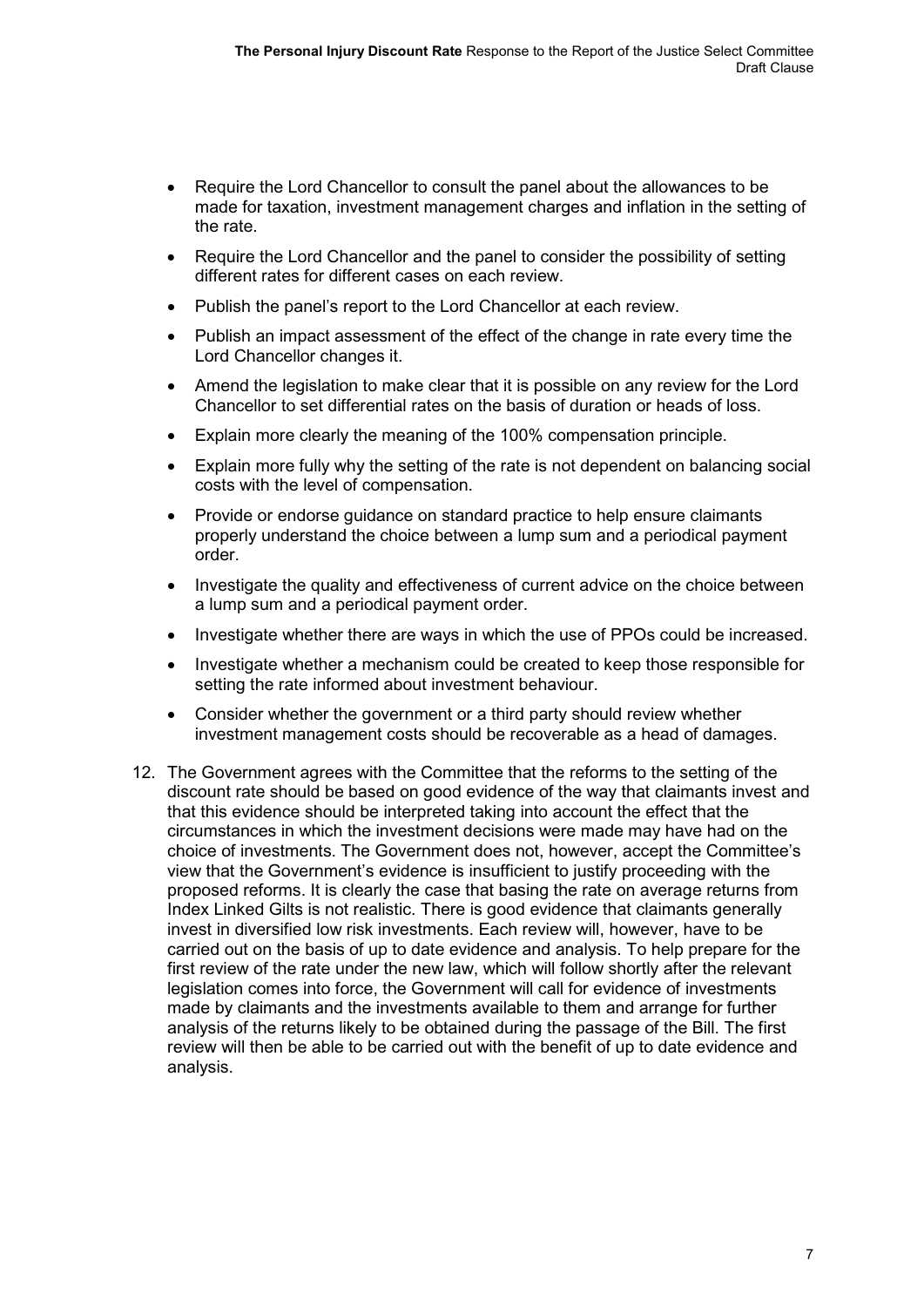## <span id="page-10-0"></span>**How the rate should be set**

#### **Achieving "full compensation" for claimants**

- 13. The Committee recommended **that the Government clarifies what it means by 100% compensation. In practice, a lump sum award will nearly always either under- or over-compensate claimants. Some will receive too much and some too little. If the Government is targeting a median level of 100% compensation in relation to interest earned on lump-sum investment, it needs to say so. (para 24)**
- 14. **The Government welcomes the opportunity to clarify further what it means by 100% compensation in the context of setting the discount rate.** The Government wants individuals who are unlawfully injured to receive compensation that meets their expected needs fully and fairly. The Government's understanding of the purpose of an award of damages for personal injury and the 100% compensation principle is described in the following text box.

The civil legal remedy for wrongfully inflicted personal injury is usually an award of damages. The award will be to cover all the losses flowing from the injury, whether they be past, present or future, certain or contingent. Examples of damages for future loss or expense include compensation for loss of earnings, care costs, case management costs and medical expenses. These future losses and expenses may in some cases run for many years into the future.

The award for future loss or expense may take the form of a lump sum, periodical payments or a combination of both. A lump sum award should be exhausted at the end of the period for which it is given. Periodical payments should run for the period that the anticipated loss or expense in question is expected to continue or until the death of the claimant, if that is earlier. On the other hand, if awarded for life, actual longevity may exceed expected longevity at the time of the award.

The overall aim is that the award as a whole, whether lump sum or periodical payments or a combination of both, will neither under-compensate nor overcompensate the claimant. As Lord Hope of Craighead said in Wells v Wells: "...the object of the award of damages for future expenditure is to place the injured party as nearly as possible in the same financial position he or she would have been in but for the accident. The aim is to award such a sum of money as will amount to no more, and at the same time no less, than the net loss…".

This is the "100% rule". Achieving full compensation may sound a precise formulation but the assessment of damages can never be an exact science, particularly in matching future loss, where predictions have inevitably to be based on assumptions as to what may happen in the future.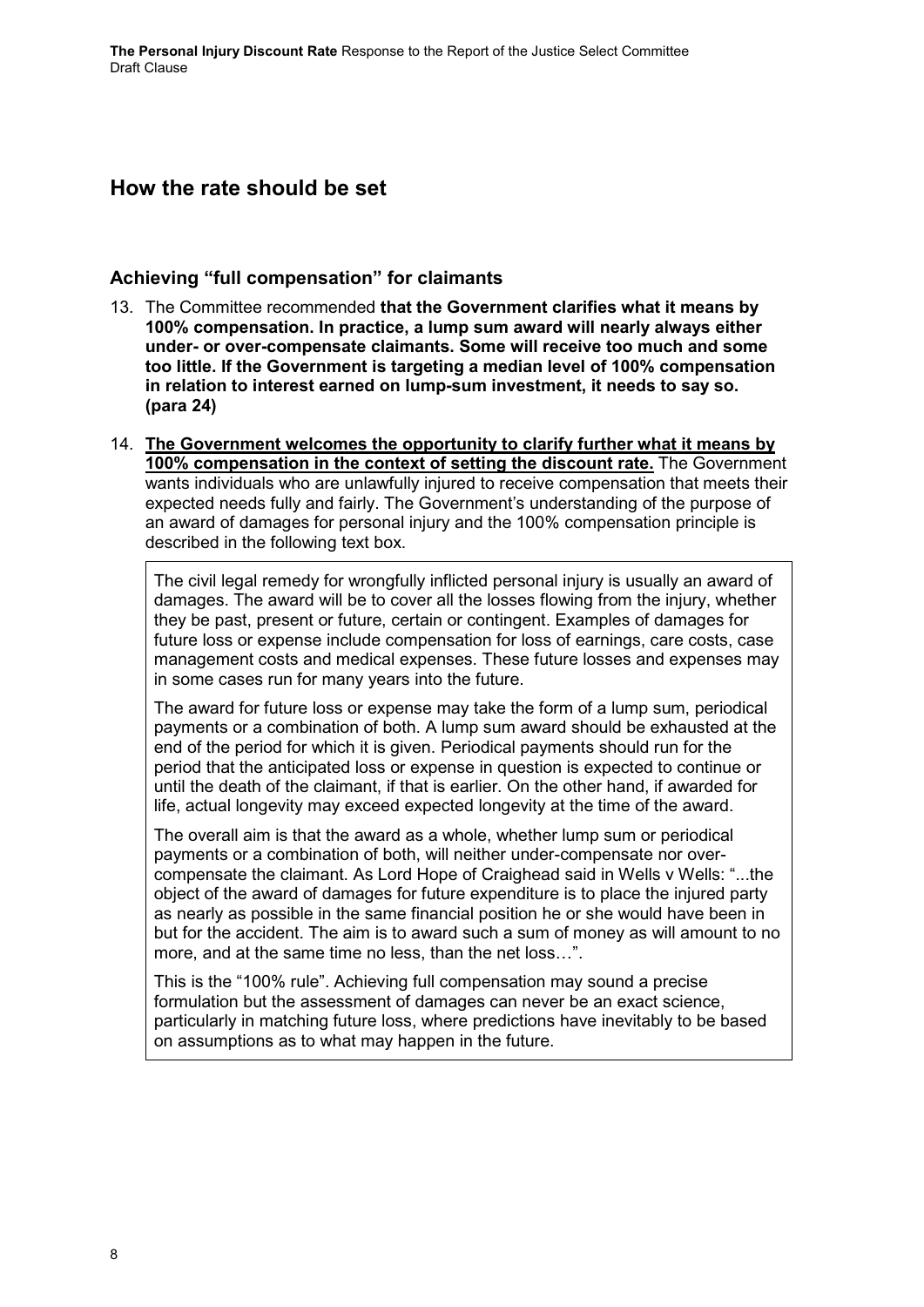- 15. The Government's view is that the discount rate is intended to support, as accurately as it can, the achievement of the overall objective of 100% compensation. As explained, the rate does this by adjusting the size of the lump sum for future loss (which is calculated by the court or the parties to the litigation to represent all the losses and costs expected to be incurred by the claimant as a result of the injury) to allow for the income that the claimant is expected to receive from it before the relevant losses or costs fall due for payment. In theory, the returns earned by the claimant will match the discount rate applied. In practice, as was indicated in the consultation paper, this is almost certain not to be the case no matter at what level the discount rate is set. What is predicted may not match what happens in the future. In addition, the discount rate is only one element in the calculation of a lump sum award of damages for future pecuniary loss. The amount of anticipated costs and losses may turn out to be inaccurate. There are also many other factors, outside the scope of a review of the discount rate, that can influence the initial size and ultimate adequacy of an award, such as the longevity of the claimant and his or her investment choices.
- 16. The Government accordingly agrees with the Committee that in practice a lump sum award will nearly always either under- or over-compensate claimants as against the future losses anticipated in the making of the award. The Government's view is that the objective of 100% compensation must be interpreted in the light of this reality. A prescribed discount rate applying to all or even a class of cases is a relatively blunt instrument that cannot be expected to deliver absolute accuracy across all circumstances. Such a rate is, however, still a significant aid to the better and more efficient settlement of personal injury claims.
- 17. The Government's expectation is that the new approach to the setting of the rate will, relative to the approach of the present law, produce a higher discount rate and lower lump sum awards for future loss. The Government appreciates that claimants may consider any reduction in the sums payable to be contrary to their interests, but the purpose of the 100% compensation principle is to provide a reasonable estimate of full and fair compensation, rather than to maximise the actual sums of money payable.
- 18. In relation to the Committee's question as to whether the Government is targeting a median level of 100% compensation, the Government is not doing so. To target the median claimant would be to expect the investments of half of all claimants in receipt of lump sum awards for future financial loss to under-perform the discount rate. Equal numbers of such claimants would be under and over-compensated relative to the returns expected under the proposed discount rate. This is explained in the Government Actuary's Report.<sup>[6](#page-11-0)</sup> The Government considers that this level of expected under-compensation would be inappropriate. The Government accepts, of course, that different discount rates will, in relation to the returns to be expected from a low risk portfolio of investments, produce different ranges of expected investment outcomes for claimants. Some claimants will be expected to achieve higher returns than the discount rate and some will be expected to receive lower returns. The Government does not intend to specify exactly what the balance between under- and over-compensation should be. It will be for the Lord Chancellor taking into account

1

<span id="page-11-0"></span><sup>&</sup>lt;sup>6</sup> Government Actuary's Department Ministry of Justice Personal Injury Discount Rate Analysis. See, for example, paragraph 6.6, Table 10 https://consult.justice.gov.uk/digitalcommunications/personal-injury-discount-rate/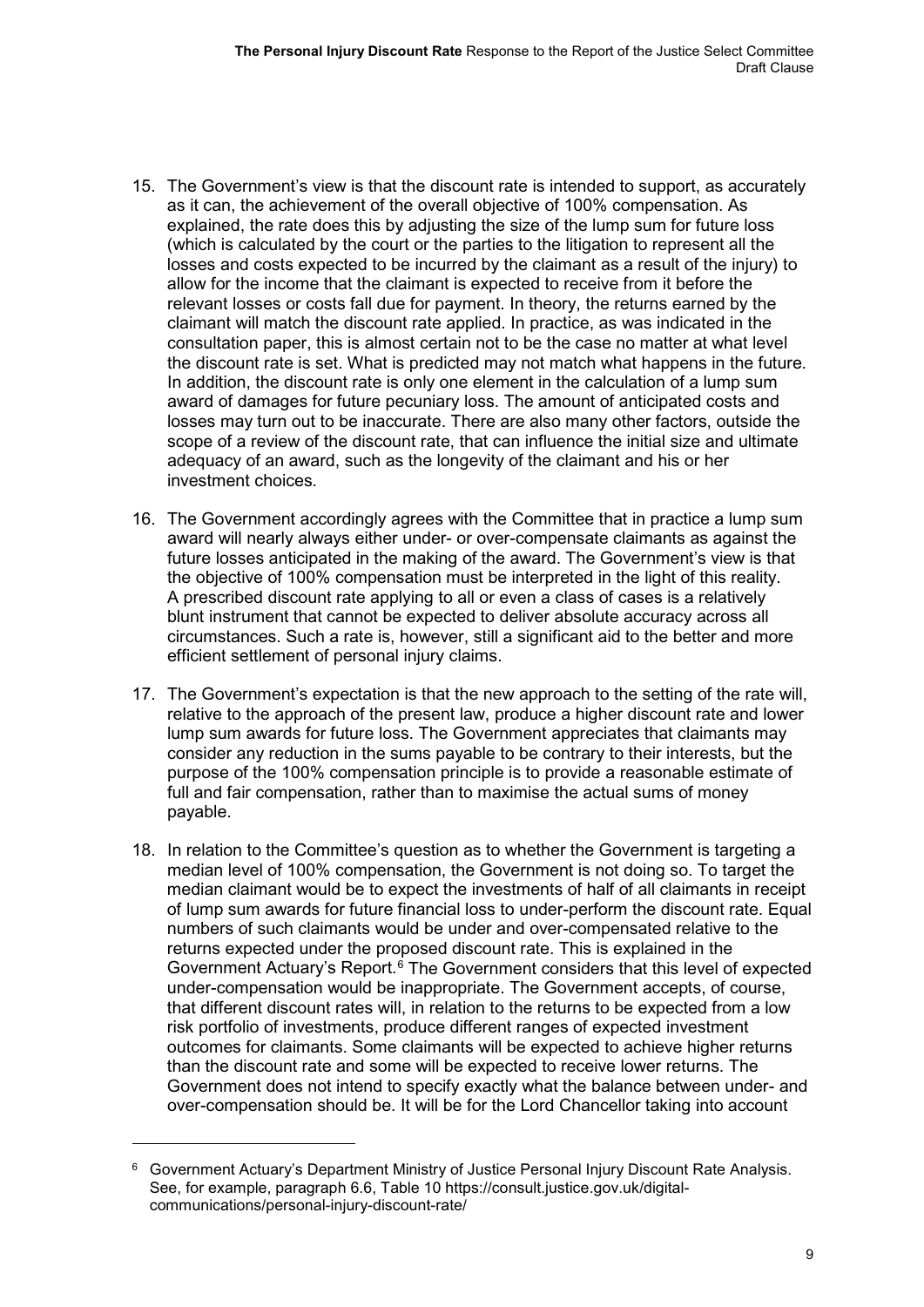the advice of the expert panel and HM Treasury to decide what the rate should be. The Government anticipates that the review process will involve identifying a range of rates within the statutory framework from which a rate can be selected that is expected to produce a reasonable and fair outcome for claimants who take their compensation in the form of a lump sum rather than as a periodical payment. Periodical payments pass investment risk to the defendant and so avoid many of the issues associated with lump sums. Periodical payment orders are discussed further below<sup>[7](#page-12-0)</sup>

19. As explained in the analysis published by the Government Actuary's Department's the distribution of under and over compensation will vary with the underlying rates of return and discount rate proposed and some degree of anticipated over and under compensation is inevitable given the adoption of a "low risk" investment approach by reference to evidence of actual investment practice.<sup>[8](#page-12-1)</sup> However, even the "very low risk" approach assumed under the current legal framework will not avoid over and under compensation, as the circumstances of individual claimants may not match the availability of Index-linked Gilts and there may be unexpected changes in their financial needs. The Government's view is that the best way to ensure that the prescribed discount rate contributes effectively to the delivery of full and fair compensation for claimants generally is not to select a pre-determined or more specific criterion for identifying where within the permitted range the discount rate should lie. This choice of where the rate lies should instead be a matter of judgement for the Lord Chancellor to make in the light of the circumstances prevailing at the time of the review. **The Government is therefore not targeting a median level of 100% compensation. Instead, the Government's intention is that whether by lump sum or periodical payment order (or a combination of both) claimants should receive the money that they are expected to need and that the setting of a prescribed discount rate should contribute to this by providing a fair and reasonable estimate of the return that should be expected to be earned on a lump sum award of damages for future financial loss**.

#### **Are claimants being over-compensated?**

- 20. The Committee recommended that **"the Government find a means of assessing whether the legislative framework is compensating claimants fairly for their losses; otherwise by increasing the discount rate to remove what it sees as one type of "over-compensation" (primarily over-compensation due to greater than anticipated earnings from lump-sum investment), it may be simply increasing levels of under-compensation for claimants who were already under-compensated."** (para 33).
- 21. The Government shares the Committee's concern that claimants should be properly compensated for the losses caused by the injuries they have received. The Government also wishes to make clear that in relation to the discount rate, references to over and under compensation describe outcomes relative to the return implied by the discount rate in question. Claimants are assumed to invest their lump sum for the purposes of setting the rate, but their actual returns are determined by many factors

<span id="page-12-0"></span><sup>7</sup> See paras 45 to 52.

<span id="page-12-1"></span><sup>8</sup> Personal Injury Discount Rate Analysis (July 2017). See, for example, Table 10 in paragraph 6.6. <https://consult.justice.gov.uk/digital-communications/personal-injury-discount-rate/> .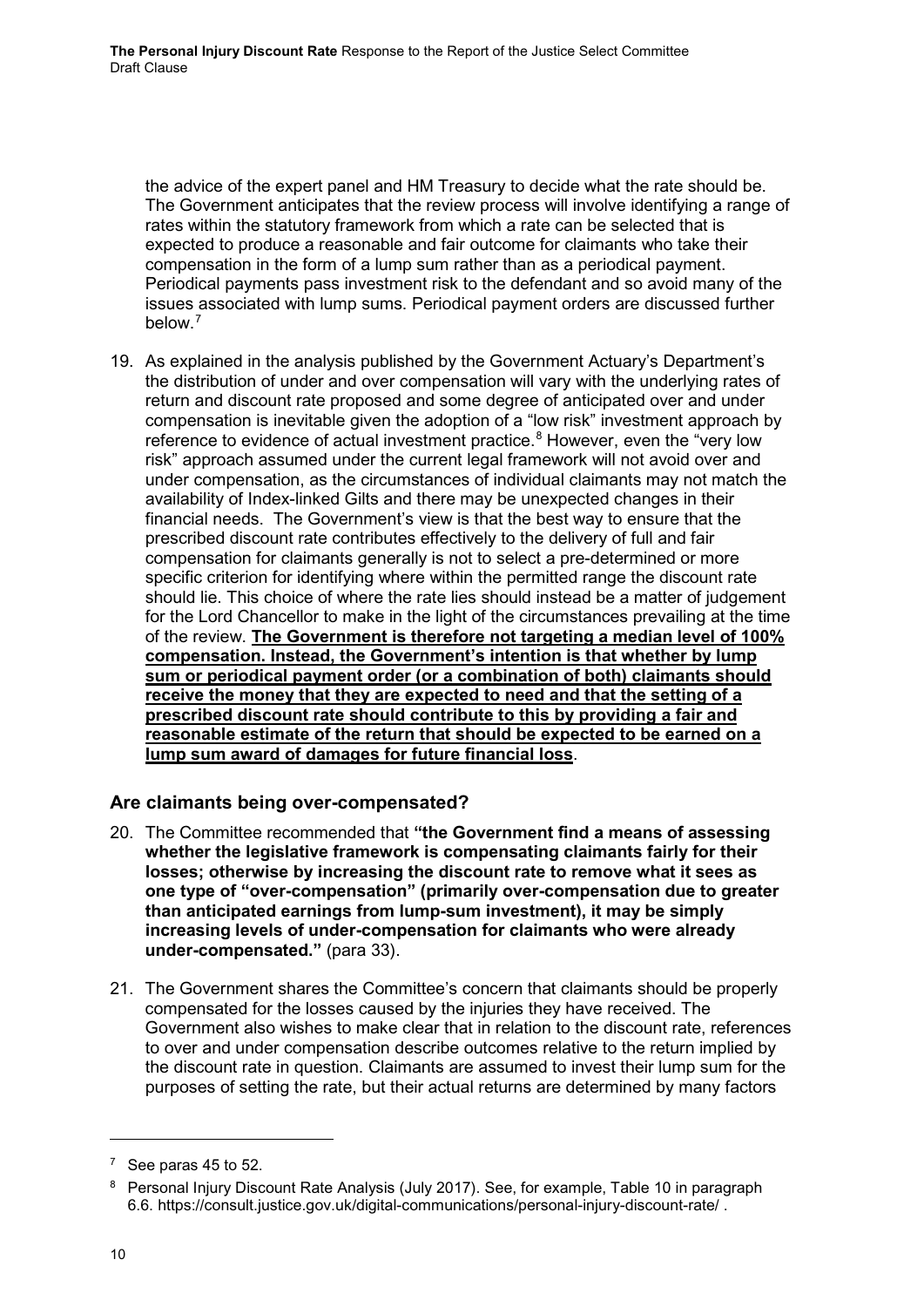including their own actions to protect themselves against mortality, investment and other risks over the long-term.

22. The discount rate is only one element of the legal framework for compensating claimants. Its purpose is to provide a measure that the court (and indirectly the parties to the litigation or dispute) can take into account in determining the return to be expected from investing a lump sum award for future pecuniary loss. If the rate is a reasonably realistic estimate of that return, excessive under and over-compensation by reason of the level of the discount rate will be avoided. **The Government accepts that the setting of a discount rate is not a precise science and that there may be a range of appropriate rates within which the rate can be chosen, but the introduction of regular periodic reviews based upon evidence of investment practice will provide a mechanism by which the operation of the discount rate can be reviewed and its level adjusted regularly to ensure it remains as accurate as possible.** 

#### **Relevance of investment behaviour in setting the rate**

23. The Government proposed that in determining the rate the Lord Chancellor must have regard to the actual returns that are available to investors and to the actual investments made by investors of relevant damages.<sup>[9](#page-13-0)</sup> The Committee made a number of comments regarding the use of evidence of actual investments in the setting of the rate.

**"It may seem intuitive that the discount rate should reflect actual investment behaviour. But we conclude that this proposition should not be adopted without some further critical examination." (para 37).**

**"We advise caution in considering evidence of claimants' investment behaviour to set the discount rate. Investment by claimants in higher risk portfolios could indicate they are under-compensated and forced into higher-risk investments to generate sufficient return for their future living expenses." (para 41).**

24. The Government accepts that different methodologies can in principle be applied to calculate a discount rate. **However, the Government considers that in personal injury cases the discount rate should be a fair assessment of the rate of return realistically to be expected from the investment of a lump sum award of damages for future financial loss and that evidence of actual and available returns from investments is relevant to that process.** The Government's evidence shows, however, that the present system for setting the rate, which is based on a "risk free" approach,[10](#page-13-1) tends to create excessively large awards of damages (as explained in the command paper publishing the draft legislation, the impact assessment and the report from the Government Actuary published at the same time).[11](#page-13-2) The Government's assessment of the situation was well supported in the response to the consultation paper 'The Personal Injury Discount Rate: How it should be set in future' published jointly by the Ministry of Justice and the Scottish

1

<span id="page-13-0"></span><sup>9</sup> Cm 9500 para 5

<span id="page-13-1"></span><sup>10</sup> *Wells v Wells* [1999] 1 AC 345

<span id="page-13-2"></span><sup>11</sup> <https://consult.justice.gov.uk/digital-communications/personal-injury-discount-rate/>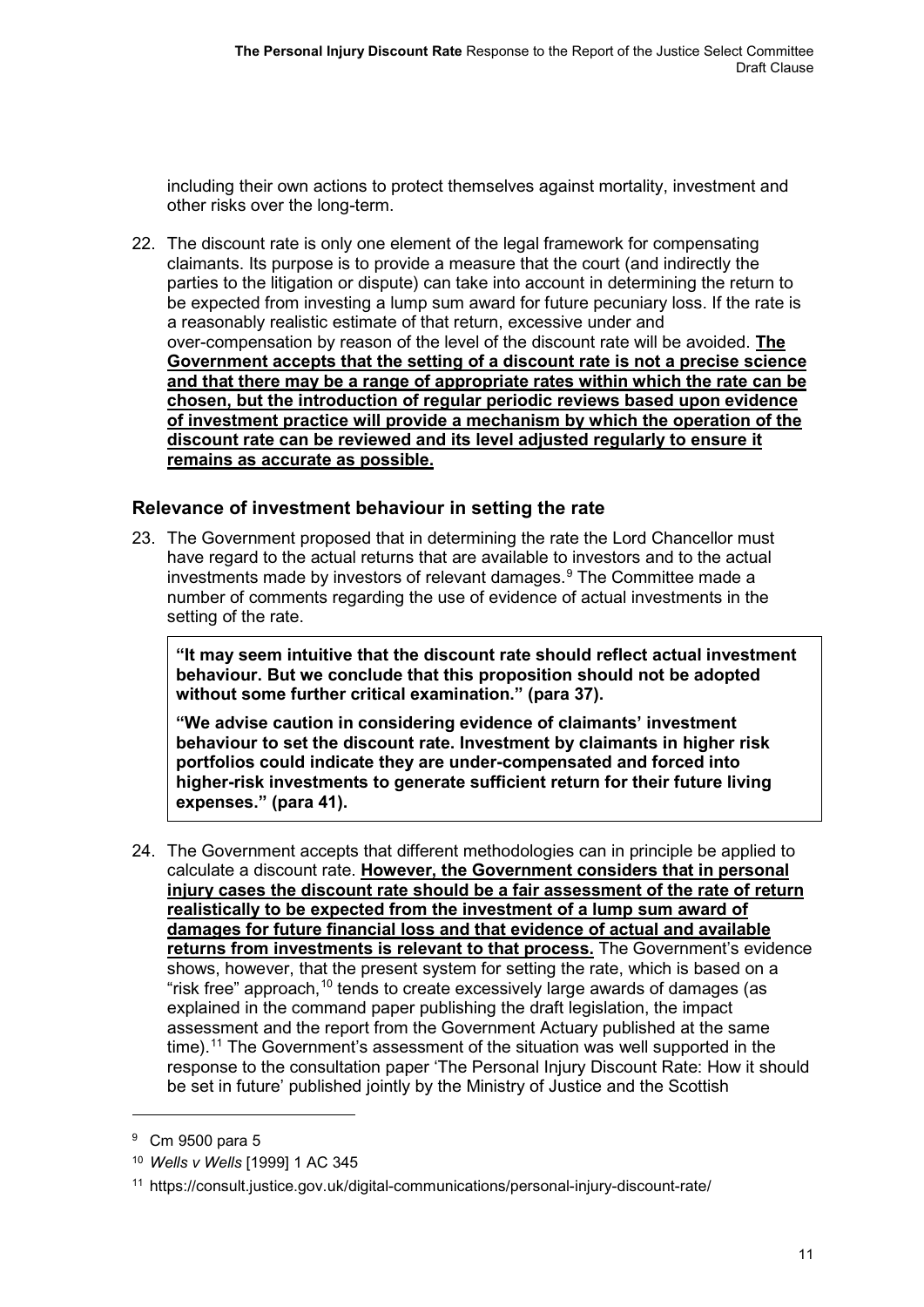Government on 30 March 2017.<sup>[12](#page-14-0)</sup> The Government notes that two of the leading legal textbooks on the subject of damages have expressed the view that the discount rate should move away from being based on returns on Index Linked Gilts towards the investments that claimants actually make. $13$ 

25. **The Government remains of the view that the basis for setting the rate should move away from the current unrealistic "no risk" approach. However, it accepts that investment behaviour will be influenced by various factors and that the assessment of evidence of past investments in the review process should consider the reasons why such investments were made. The Government considers that the introduction of an independent expert panel into the process for the review of the rate will provide assurance that the investment practice of claimants is properly understood and considered.**

#### **Are claimants investing in low-risk diversified portfolios?**

- 26. In concluding its examination of whether claimants invested in low risk diversified portfolios, the Committee stated: *"It may be reasonable to change the assumptions upon which the discount rate is currently calculated if they are indeed no longer representative of "real world" behaviour. However, we do not believe the evidence presented on this point so far is adequate. We recommend that clear and unambiguous evidence is gathered about the way claimants invest their lump sum damages before legislation changes the basis on which the discount rate is calculated." (para 53).*
- 27. The Committee also made an alternative recommendation (see text box below).<sup>[14](#page-14-2)</sup>

<span id="page-14-0"></span><sup>12</sup> https://consult.justice.gov.uk/digital-communications/personal-injury-discount-rate/

<span id="page-14-1"></span><sup>13</sup> *McGregor on Damages* 20.ed.(2018) para 40-126 "…. It is thought that the time has come to return to a sense of normality and this can only be done through an abandonment of gearing awards to the returns on ILGS." *Kemp and Kemp on Damages* para 4-075 "…. But the enthusiasm … for Index-Linked Gilts faces the logical difficulty that it is based on an obvious fallacy: a claimant with a large sum of money will in fact never actually invest his money in that way. … It follows that using ILGs as a proxy for preserving the value of money over time is justifiable only in theory and not in practice.

<span id="page-14-2"></span><sup>14</sup> Part 6 of the Third Report of Session 2017-19 HC 374 published on 30 November 2017.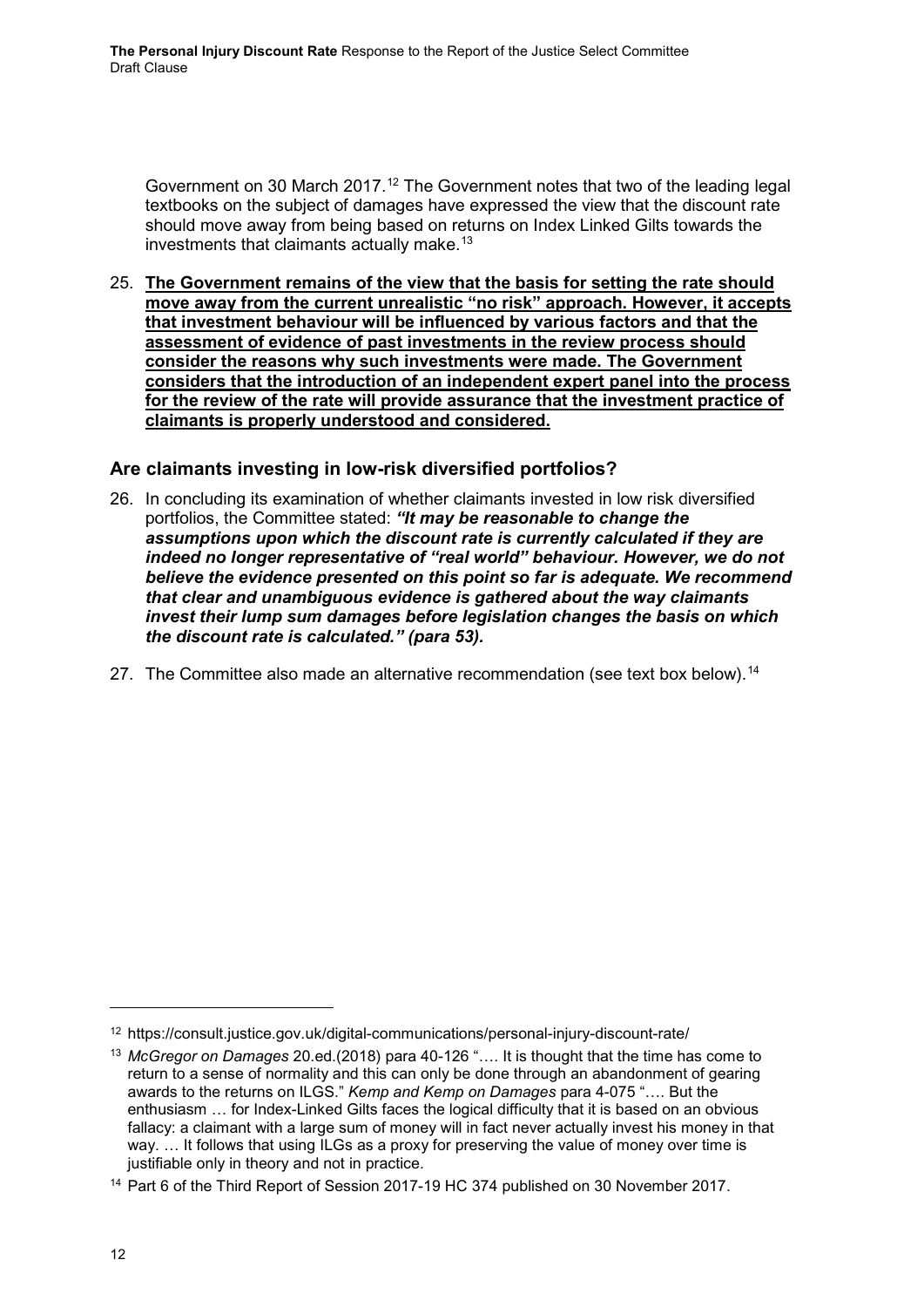**If the Government remains convinced that it must change the assumptions it makes about how damages will be invested, to adjust the balance between the interests of different groups of society, it should say so. In that case, we would recommend that the Government: a) undertake careful and representative research into the way claimants invest their damages, the reasons for their choices and the extent to which they obtain fair compensation, and with the benefit of that research review the legislation at an early stage to consider: i) how its impact on claimants is reflected in the balance the legislation strikes; and ii) whether to exercise the power to amend the assumptions by regulations which we recommend below; and b) amend paragraph 4 of the Schedule inserted by the draft Clause so that: i) the investment approach is assumed to involve the lowest reasonable level of risk between the two levels set out in the existing draft; and ii) the Lord Chancellor has power to amend the prescribed assumptions, in regulations to be made by statutory instrument subject to the approval of both Houses of Parliament (the "affirmative procedure");**

- 28. The Government agrees with the Committee that policy making should be evidence based.
- 29. The Government's evidence shows that the present system is very likely to be producing significant levels of over-compensation relative to the amount of compensation that would, in the setting of the discount rate, be expected to be produced under the 100% compensation principle. This is demonstrated in the research of the Government Actuary's Department<sup>[15](#page-15-0)</sup> published alongside the draft legislation indicating that average awards may exceed the expected return by about 35%, although after an allowance is made for necessary expenses on tax and investment management, this figure may fall to between 20-25%. That research also confirms that investment in ILGS alone is not without risk. The evidence from consultation indicates that claimants, as a whole, invest in diversified low risk portfolios and do not invest their awards in ILGS alone.
- 30. The Government accepts that its evidence is not fully comprehensive. The Government has, however, taken extensive steps to gather evidence about the discount rate over an extended period of time through public consultation and research: including the responses to the March 2017 consultation<sup>[16](#page-15-1)</sup> (as well as earlier consultations in 2012 and 2013)<sup>[17](#page-15-2)</sup> and direct engagement with a number of wealth managers through professional associations, who are well placed to provide evidence on the relevant investment behaviour because of their work on behalf of clients subject to the supervision of the Court of Protection. As mentioned,<sup>[18](#page-15-3)</sup> this evidence demonstrates that claimants do not invest as the present law assumes and that they

<span id="page-15-0"></span><sup>15</sup> Government Actuary's Department *Ministry of Justice Personal Injury Discount Rate Analysis* https://consult.justice.gov.uk/digital-communications/personal-injury-discount-rate/

<span id="page-15-1"></span><sup>16</sup> The Personal Injury Discount Rate How should it be set (published September 2017) https://consult.justice.gov.uk/digital-communications/personal-injury-discount-rate/

<span id="page-15-2"></span><sup>&</sup>lt;sup>17</sup> Damages Act 1996: The Discount Rate How should it be set (published August 2012); Damages Act 1996: The Discount Rate Review of the Legal Framework (published February 2013) https://consult.justice.gov.uk/digital-communications/damages-act-1996-the-discount-ratereview-of-the/

<span id="page-15-3"></span><sup>18</sup> See paragraph 29.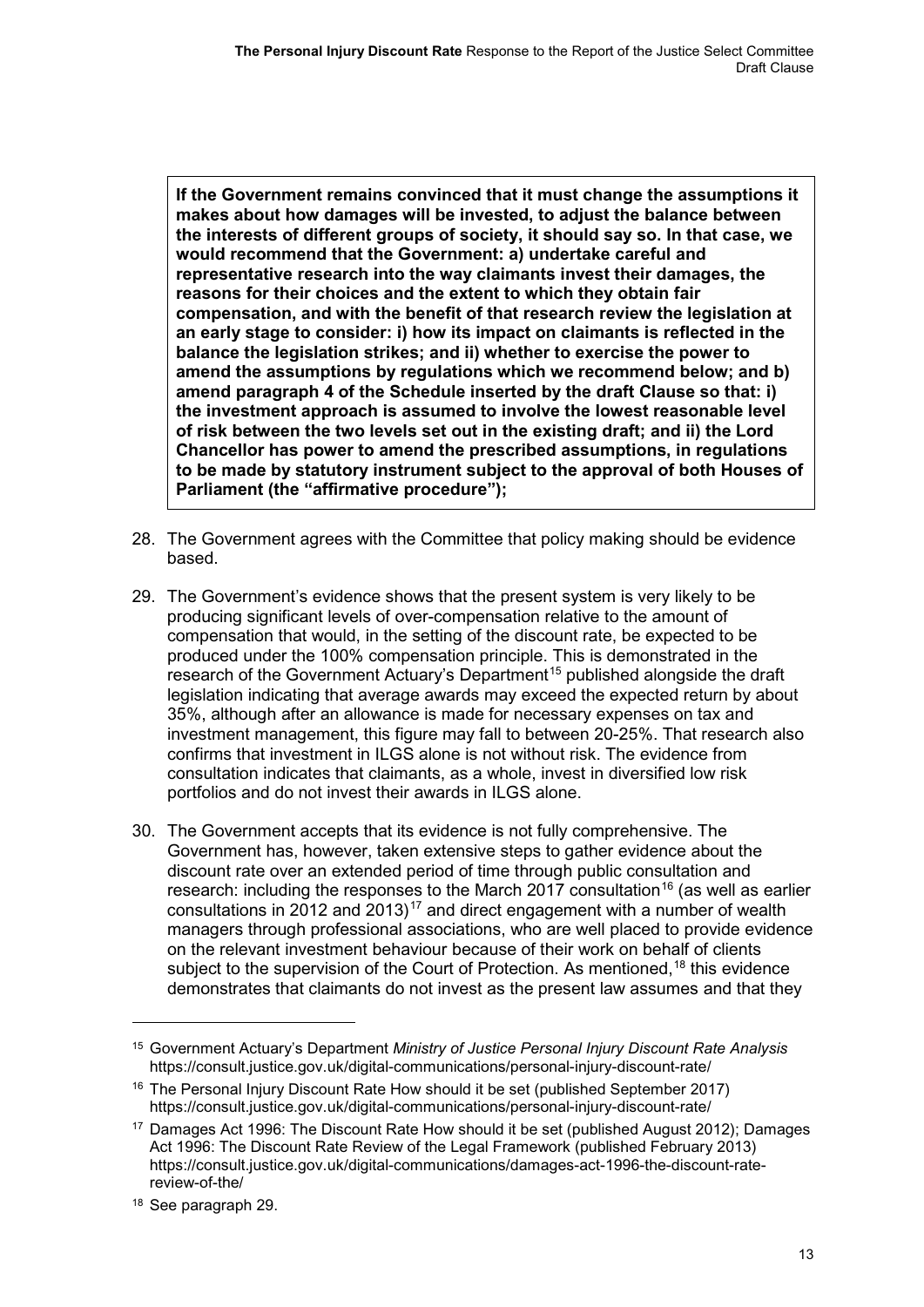use diversified low risk portfolios. There may be limits to the amount of evidence that it is realistic to expect to be collectable (for example, the holders of the evidence may well be reluctant to provide it to third parties if their expectation is that any change in the rate will be disadvantageous to them). However, the evidence that has come to light is clear and convincing as to the case for change and strongly supports the need for the new framework. The Government has published the information on which it has relied and no evidence to contradict this body of evidence was provided to the Government on consultation. The Government is therefore confident that the evidence provided accurately reflects the real-world investment behaviour of claimants. **The Government accordingly believes that its evidence is sufficient to justify changing the law and does not consider that reform of the law should be delayed pending a further evidence gathering exercise.**

- 31. This is not to say that the Government believes it now holds all of the evidence necessary for actually completing a review and choosing a specific discount rate. The Government fully recognises that having further evidence of actual investments and of recommended investments (which have to be taken into account in the setting of the rate under the proposals in the draft Bill) is central in the setting of a realistic and fair discount rate and intends to improve its evidence base in time for the first review by calling for evidence and commissioning further analysis. The Government anticipates that evidence gathering exercises will be undertaken in relation to all future reviews.
- 32. The sufficiency of the Government's evidence base does not of itself rule out the taking of a power as recommended by the Committee to amend the statutory assumptions for the setting of the rate in due course. **The Government considers, however, that such a power would be undesirable in this instance.** It would create uncertainty as to the durability of the proposed assumptions for the setting of the rate, which would disadvantage claimants and defendants who in consultation have stressed the need for certainty.
- 33. **However, in recognition of the Committee's concerns and in preparation for the first review of the rate under the proposed legislation, the Government commits to seek further evidence to inform the first review. In particular:**
	- **a. the department will issue a further call for evidence to obtain any additional relevant information.**
	- **b. The department will commission the Government Actuary's Department to carry out further research and analysis of the assumptions to be made about inflation, tax and management costs.**
	- **c. The department will also commission the Government Actuary's Department to carry out further analysis along the lines of the report published with the draft legislation but covering a wider range of assumptions (for example, as to the length of awards, the report only considered 30 year awards, while the new analysis could take other durations into account).**
- 34. The Committee also recommended that: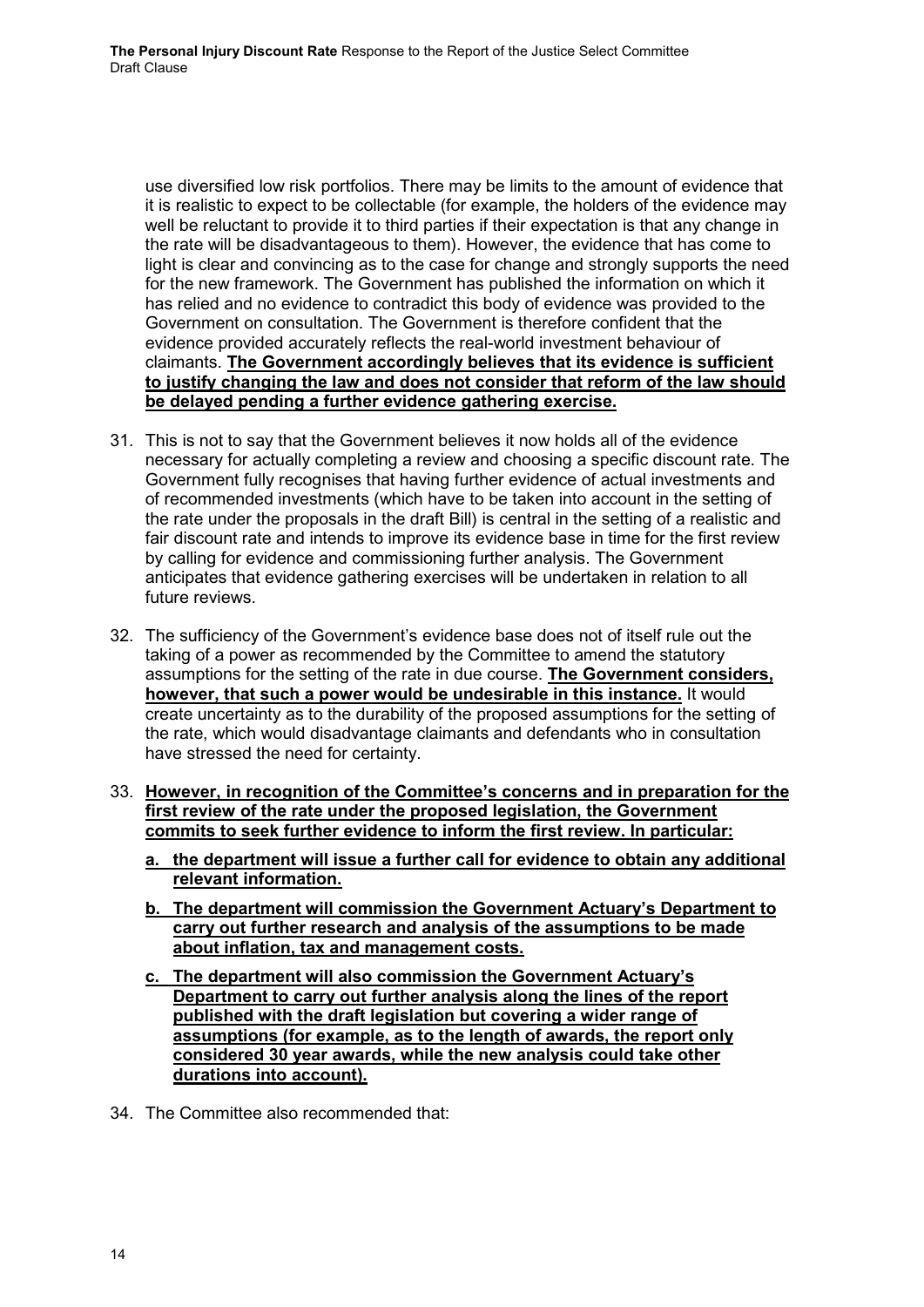**If the rate is to take account of investment behaviour, a mechanism must be established to keep those responsible for setting the rate informed about that behaviour. This mechanism must ensure it captures the behaviour of those claimants who do not access professional investment advice and fund management. (para 53).**

35. The Government considers that those involved in each review should be able to gather and consider all evidence they feel is relevant to setting the rate; and that the Lord Chancellor and the expert panel will be best placed to decide what mechanisms for obtaining this evidence are best suited to the circumstances at the time – and in doing so they will be able to draw on experience of earlier reviews. The Government has concerns that specifying a procedure or mechanism that formally required claimants and their advisers to inform a third party of their investment choices could prove intrusive and become expensive, out-dated and burdensome and is therefore not minded to create one at present. **The Government will, however, investigate whether an appropriate and proportionate mechanism could be created to keep those responsible for setting the rate informed about claimants' investment behaviour**. **The Government notes the Committee's concern that the mechanism should capture the investments chosen by claimants who do not obtain professional advice. The Government will include consideration of this possibility and an assessment of how many claimants are affected in its investigation.** The Government would, however, expect that very few claimants in receipt of large lump sum awards (often worth several millions of pounds) for future financial loss would not obtain professional advice as to how to invest and manage their award.

## **Definition of "low risk"**

- 36. The Committee commented that: "**There does not appear to be a consensus about what type of portfolio would be suitable to set a discount rate for claimants. There are likely to be multiple portfolios with differing rates of return that would fit into the Government's requirement of an approach involving (i) more than a very low level of risk, but (ii) less risk than would ordinarily be accepted by a prudent and properly advised individual investor who has different financial aims.**" (para 59); and added that "**We also think that it may be problematic for the Lord Chancellor to use investment behaviour of claimants to set the rate of return within the range. There are no such data widely available, and currently no mechanism in the draft legislation to obtain those data; and also claimants could be taking on more risk because they are being under-compensated**." (para 60).
- 37. The Committee then recommended that: "**Until the Government obtains data on whether claimants are being appropriately compensated and not just with regard to investor risk, we recommend that the Lord Chancellor as a starting point sets the rate at the lower end of the range of "low-risk" to avoid the risk of under-compensation for claimants."** (para 60).
- 38. The Committee also recommended later in its report in the context of its consideration of social costs that: "**instead of targeting 100% compensation, neither "under" or "over" compensation, the Government should consider adopting as a target the median level of compensation to tend towards overcompensation; or should at least ensure that there are adequate safeguards to**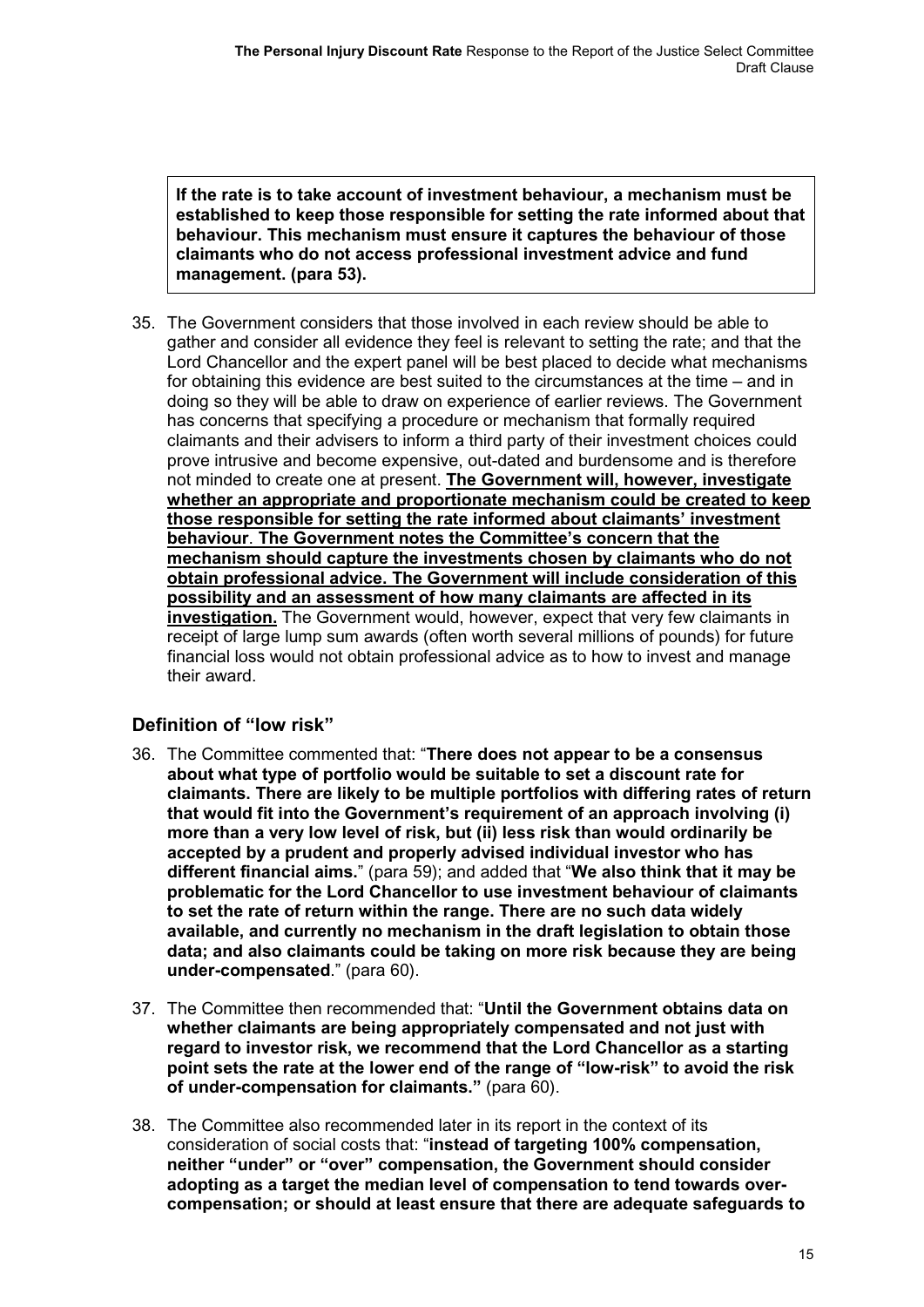#### **prevent significant under-compensation of the most vulnerable claimants.**" (para 88)

- 39. The Government accepts that there is a range of approaches to risk that could be taken within the proposed legal framework. The range between an approach which is less cautious than very low risk but more cautious than the approach a prudent and properly advised ordinary investor would take is broadly intended to represent a "low risk" approach to investment. There may be several different possible portfolios within the permitted range that could be used to inform the setting of the rate. In exercising his or her power under the statutory framework the Lord Chancellor will have to decide the content of the portfolios by reference to which he or she intends to set the rate and where within the range of expected returns the rate should fall.
- 40. In doing so, the Lord Chancellor, who will have had the benefit of consulting the independent expert panel when he or she comes to make the decision as to what the rate should be, will take into account the evidence of how claimants invest and the investments that are available. The Government accepts that obtaining comprehensive information for any review may not be possible, but does not consider that this should prevent a review taking place or that adequate information to form a reasonable estimate of the returns that claimants can be expected to receive will not be available following a call for evidence for this purpose. As mentioned, the Government accepts that evidence of investments must be analysed in relation to the circumstances influencing the decisions to make the investments.
- 41. As we have mentioned, the Government does not intend that the Lord Chancellor should target the median level of compensation.<sup>[19](#page-18-0)</sup> The Lord Chancellor's duty will be to set a rate that satisfies all the requirements of the new legal framework and the provisions relating to the approach to investment must be read in that context. The investment strategy to be assumed in the setting of the rate must therefore be aimed at identifying a diversified portfolio of investments that a properly advised claimant with a low risk approach to investment would make with a view to securing enough money to meet the costs and losses in full when they fall due to be paid. The Lord Chancellor's assessment of the types of investments that claimants are to be expected to make will be made in the light of evidence as to actual and available investments at the time of the review. **The Government does not consider that it would be appropriate to specify that the rate should be in the lower or any other part of the permitted range.**
- 42. In choosing to leave the Lord Chancellor a reasonably broad range of discretion as to where in the permitted range the rate should fall, the Government acknowledges the importance of ensuring that the reasons for the Lord Chancellor's decision are clearly explained. This is discussed in more detail below.<sup>[20](#page-18-1)</sup>
- 43. **The Government fully shares the concern of the Committee that the setting of the rate should not result in significant under-compensation for the most vulnerable claimants and that there should be adequate safeguards to prevent this.** The statutory discount rate is, however, only one element of the scheme by which compensation is calculated and the factors that may influence the ultimate adequacy of an award of compensation for better or worse are many and varied –

<span id="page-18-0"></span><sup>19</sup> Para. 18 above.

<span id="page-18-1"></span><sup>20</sup> Para 83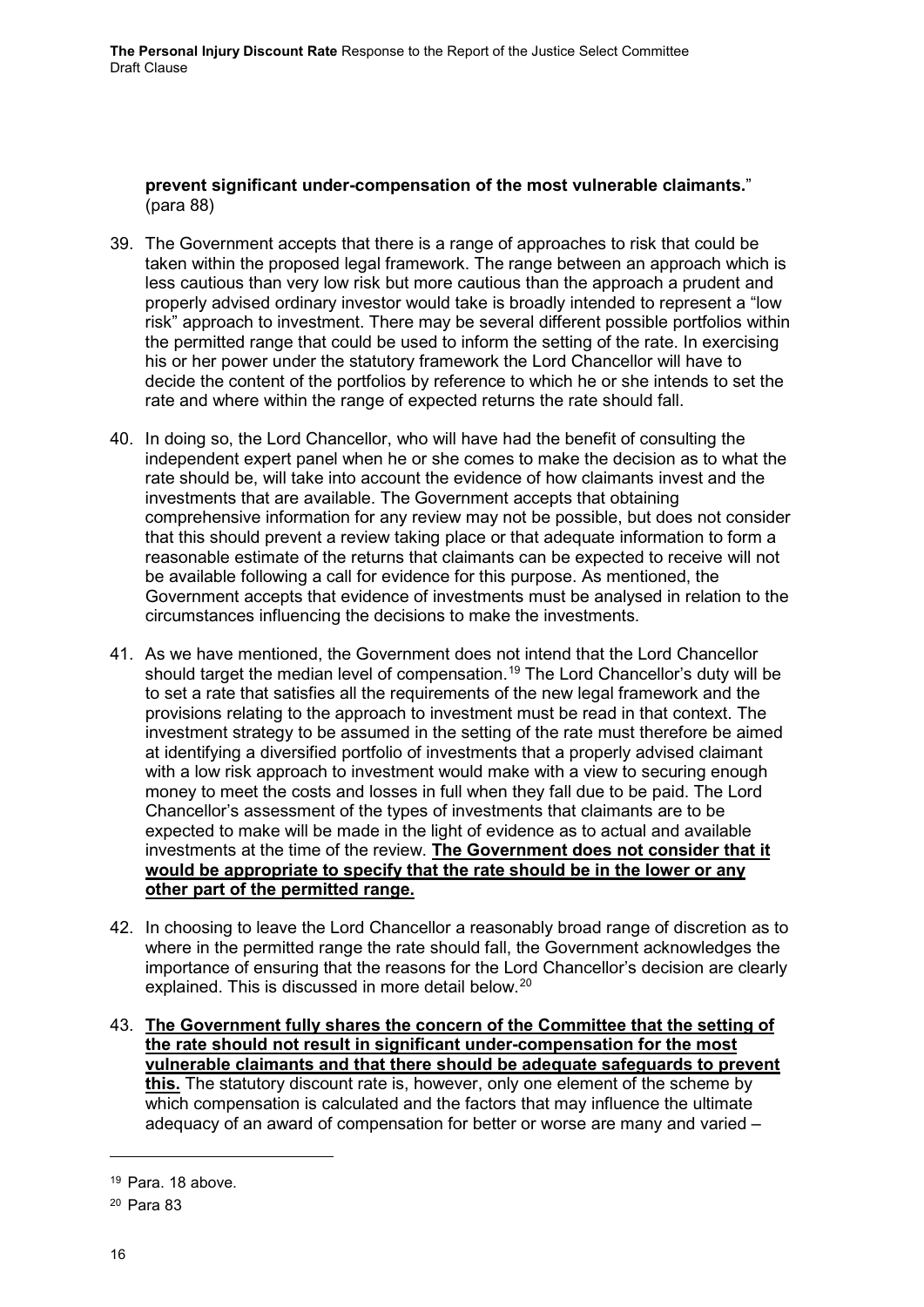and may arise after the award has been paid. The extent to which the discount rate can ensure full compensation in practice is therefore limited. Within the matters that the rate can influence, the best protection for claimants is that the rate set by the Lord Chancellor with advice from the independent expert panel will be a reasonable estimate of the returns to be expected from the investment of a lump sum award for future financial loss. Such a rate will properly support the objective of the law, which is to provide 100% compensation, neither more nor less.

44. The Government accepts that relative to the amounts of compensation that would have been calculated using the present discount rate law, the awards under the new law will be lower, but seriously injured claimants with long term needs arising from the injury will still receive very substantial amounts of compensation that are expected to meet their needs. The present law is producing awards that are on average too high and the proposed changes will draw the average down closer to the objective of 100%. Overall, this will provide claimants with the money they are expected to need and be fairer to defendants. Precisely where the rate will fall and what the balance between expected under and over compensation for claimants will be are matters to be decided by the Lord Chancellor on the advice of the independent expert panel and HM Treasury, and in the light of the evidence available. **However, by rejecting the possibility of targeting median compensation, the Government has indicated its expectation that a rate set at that level would, at 50% of claimants, produce too high a level of expected under-compensation. The Government therefore believes that its proposals for the setting of the rate will provide a fair rate for claimants and defendants, with sufficient safeguards against significant undercompensation as a result of the setting of the rate, particularly when these proposals are considered alongside the availability of periodical payment orders**.

## **Periodical Payment Orders ("PPOs")**

45. The Committee made a number of comments regarding PPOs.

**PPOs offer a very useful alternative to lump sum awards, when appropriate, and can also be offered in combination with them. They transfer mortality and investment risk to defendants or the NHS, who are better placed to absorb those risks. (para 70).**

**It is not certain whether the low uptake of PPOs is due to claimant or defendant reluctance or a mixture of the two. The enthusiasm of some witnesses, including those representing claimants, for amendment of the Civil Procedure Rules to make it a requirement for PPOs to be offered does not suggest claimants are strongly resistant. We believe that the low uptake means that PPOs cannot be viewed in all cases as a realistic alternative to a lump sum. Evidence that insurers must reserve for PPOs at negative rates means that PPOs are likely to be costly, and presumably less attractive, for insurers. (para 71).**

**It is perhaps telling that insurers must be "cautious" and reserve for PPOs at a significant negative discount rate. Claimants must also be cautious, though for different reasons. We acknowledge that insurers are given no choice, but if a rate based on zero-risk investment is mandated for them, it strengthens the case for that being viewed as an appropriate investment strategy for claimants. (para 72).**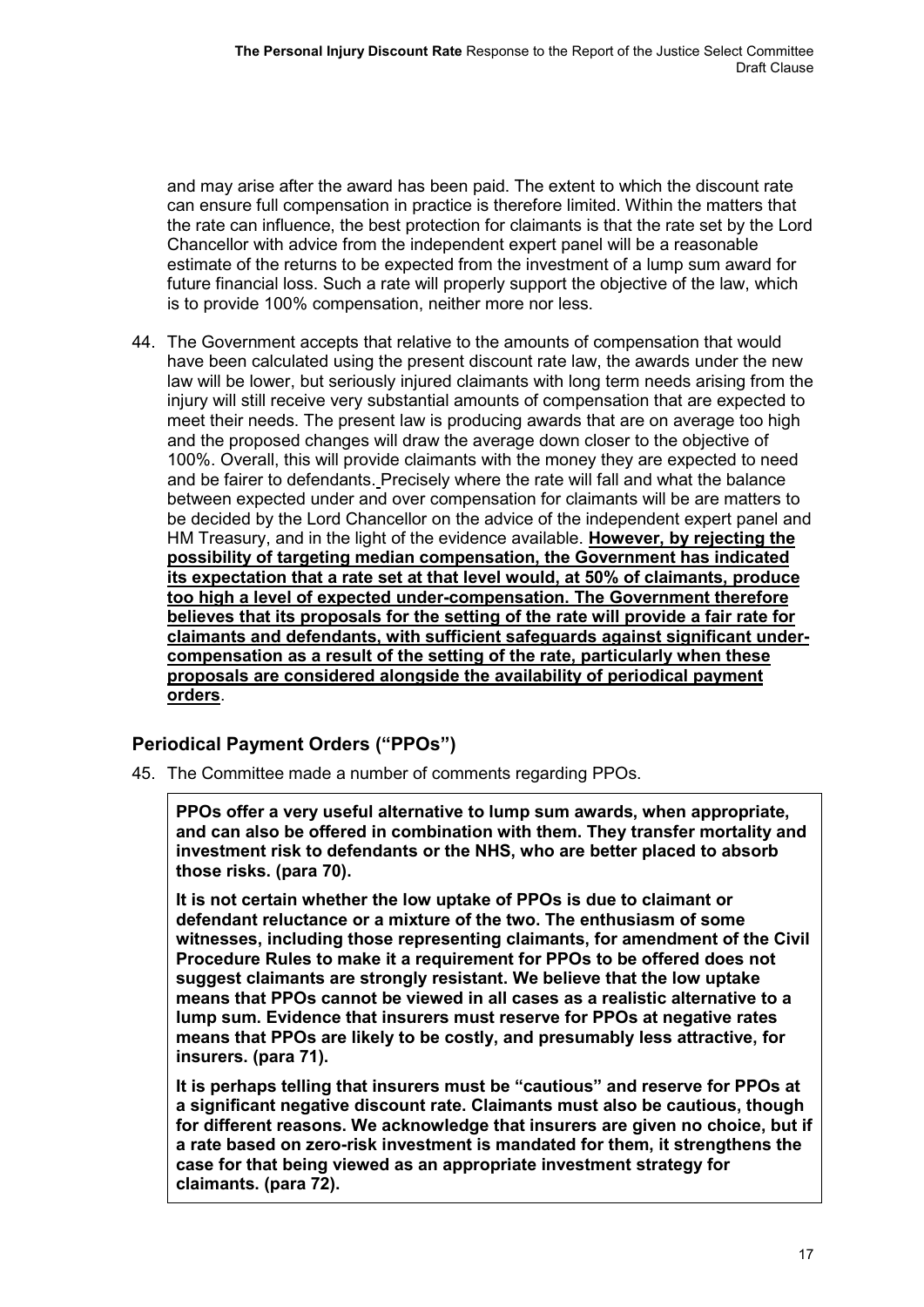- 46. PPOs are essentially guaranteed annuities planned to meet the whole or a proportion of the expected future costs and losses caused by the wrongful injury. They are often combined with a lump sum payment. They are available in principle in most cases, although they are not always suitable for claimants.
- 47. PPOs may be index-linked or variable. Most PPOs are index-linked. A variety of indices are used, including, for example, the Retail Price Index and ASHE 6115. Variable PPOs are far less common. In some the amounts payable can be reassessed in the light of a significant deterioration or improvement in the claimant's condition, if the original order permits this. In others, the amount payable from time to time varies in accordance with the order as originally made (for example, where it is predicted that additional or reduced care will be required at certain times). The latter are much more common.
- 48. The Government agrees with the Committee that PPOs transfer mortality and investment risk and that they can ensure, in these respects, a lifelong risk-free income for the most vulnerable claimants. The Government therefore sees many benefits in the use of PPOs to provide compensation in respect of future losses and believes that PPOs offer considerable advantages to claimants – particularly those who are most dependent upon the provision of long-term future care. The Government agrees with the Committee that it is not obvious why PPOs are used in relatively small numbers of cases.
- 49. The Government notes, however, that although several stakeholders commenting on the draft legislation considered that something should be done to make PPOs more attractive, there was no consensus or indeed many suggestions as to what might be done to achieve this. Perhaps even more tellingly, there was little enthusiasm for any changes to the law regarding PPOs in response to the consultation in March 2017, which actively sought suggestions for reform. It is therefore not clear what might be done to increase the take up of PPOs.
- 50. On the basis of discussions between officials and stakeholders, the Government believes that a reason for the lack of greater take-up, may be that claimants and defendants make assessments of the relative attractiveness of lump sums and PPOs in their negotiations and that this influences the terms of the final settlement. Ultimately, it may well be that claimants find what they perceive as adequate lump sum settlements more attractive than PPOs and that, in view of the cost of reserving for the future liabilities they create, insurers may offer more to achieve a lump sum settlement in preference to a strictly equivalent value PPO. These freedoms respect the autonomy of the parties to reach the settlements that suit them. Many settlements do apparently include both lump sum and PPO elements. It is, however, difficult to say whether the decisions made in deciding how the settlement was to be made were properly informed. Clearly, it would be beneficial if all claimants were properly advised at that stage. **The Government will therefore investigate the quality and effectiveness of the advice currently available on how an award should be taken and will, in any event, provide or endorse guidance on standard practice to ensure that claimants are properly informed as to the implications of choosing between a lump sum and a PPO.**
- 51. The Government considers that although lump sum awards for future loss and PPOs are alternatives, taking a PPO for all or some of the award may offer considerable advantages to claimants and that it would be advantageous to ensure they are used as often as is practicable. However, in the light of the responses to the consultations,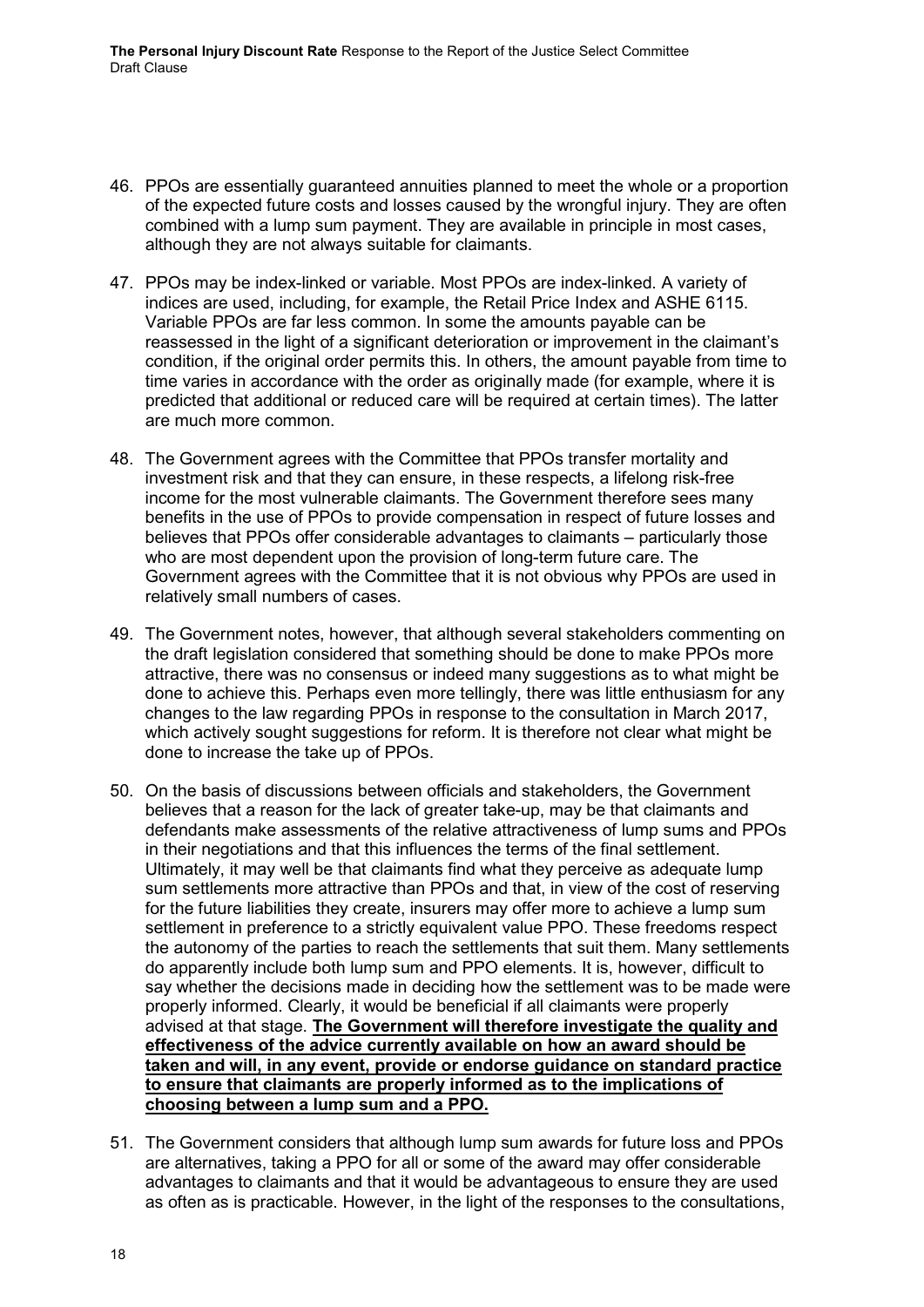the Government believes that the best way to improve the use of PPOs within the compensation system is for claimant and defendant interests to identify proposals which would work in practice. **The Government will investigate, either directly or with the help of a third party, whether there are any ways in which the present law and practice regarding PPOs could be improved to ensure that any avoidable obstacles to their use are removed.**

**52. The Government notes the Committee's comments regarding the rates at which insurers reserve for their PPO liabilities. The purpose of the prescribed discount rate, however, is to estimate the return to be expected from the investment of the lump sum rather than to ensure that there are sufficient reserves to meet future liabilities.** 

#### **Quantifying the costs and benefits**

53. The Committee stated:

**We believe that the Government should have given an estimate of the costs and benefits of the legislation in its impact assessment, based upon its "assessment" that the discount rate would be between "0% and 1%". This would have given Parliament and stakeholders a far better idea how this legislation will affect claimants in the short term. (para 79).**

- 54. The impact assessment was intended to assess the overall impact of the proposals relative to the existing legal framework for the setting of the rate. The 0% to 1% estimate was intended to be a helpful indication of the potential scale of the change in the rate, relative to the rate of minus 0.75% set in March 2017, that the new legal framework might produce. The publication of the figure was not intended to represent the actual outcome of a review. Creating estimates of the costs and benefits that would flow from rates in the region of 0% or 1% would be potentially misleading. **The Government does not consider that it would be appropriate to speculate on the outcome of the first review of the rate under the new law.**
- 55. The Committee also recommended that "**whenever the Government changes the discount rate under this legislation, it publishes at the same time an estimate of the costs and benefits of the change to claimants and defendants**." (para 79).
- 56. The Government agrees that claimants and defendants should be able to understand the significance of an actual change in the rate. **In response to the Committee's comment the Government confirms that it will prepare impact assessments to accompany secondary legislation every time the rate is changed**.

#### **Social Costs**

57. In relation to the social costs of changing the way the rate is set the Committee commented that:

**When formulating policy for setting the discount rate, we would expect the Government to have given careful consideration to safeguarding the interests of those claimants who could be significantly under-compensated. (para 86).**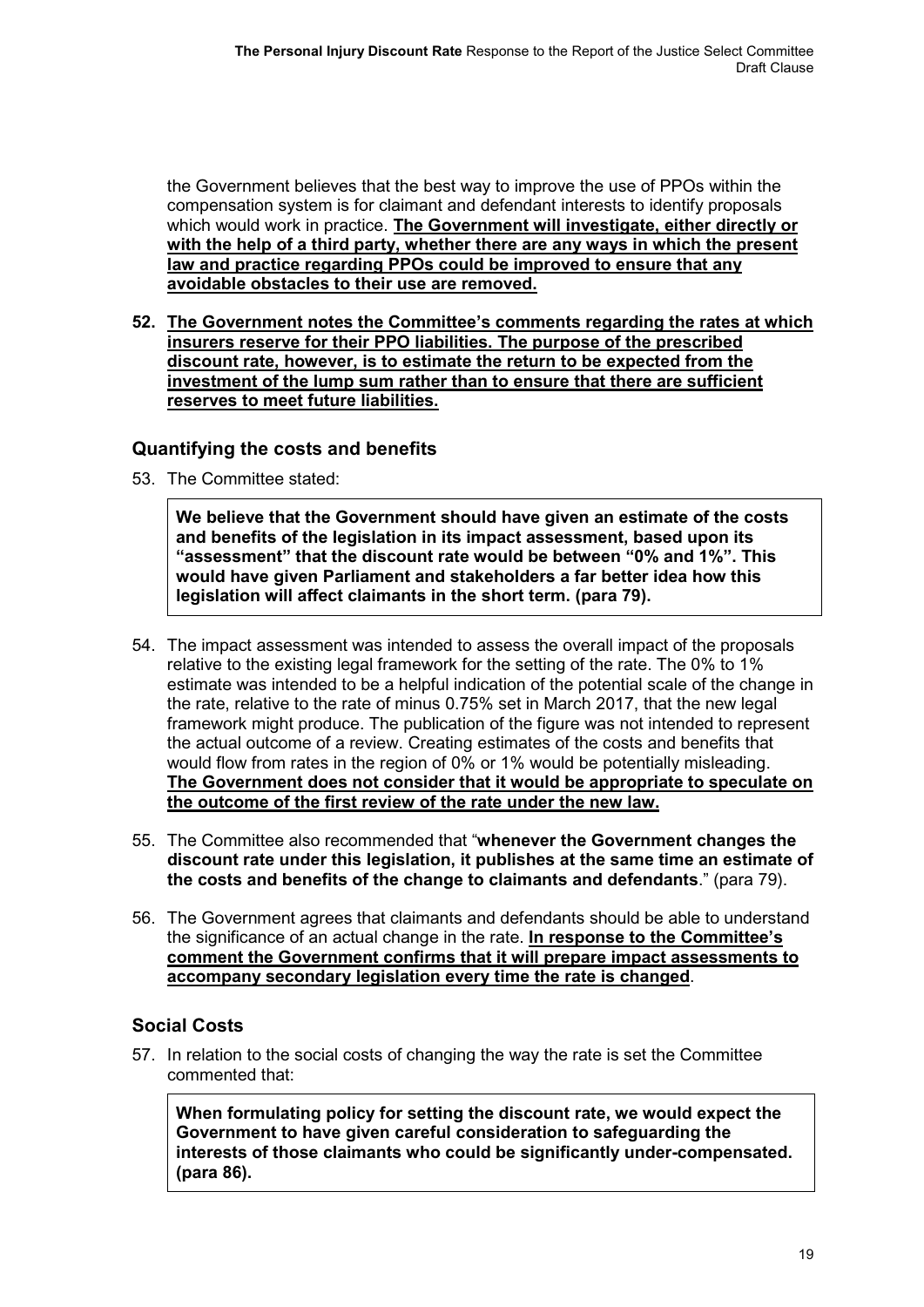- 58. The Government believes that claimants should receive full and fair compensation and that the setting of the discount rate should play its part in that. The overall objective of setting the discount rate is to estimate fairly and reasonably what the rate of return is to be expected from the investment of a lump sum by claimants. The legal framework for the setting of the rate is intended to ensure that the rate fairly reflects what can reasonably be expected. The purpose of doing this is to ensure that the award of compensation matches the claimant's expected needs. As already discussed, **the Government considers that the framework proposed for the setting of the discount rate, including the introduction of an expert panel, will provide the necessary safeguards to protect the interests of claimants.[21](#page-22-0) The increased transparency introduced in response to the Committee's recommendations will increase accountability and therefore strengthen these safeguards.**[22](#page-22-1)
- 59. The Committee also commented:

**We do not think there is sufficient evidence for the Government's conclusion that its proposed legislation is a proportionate means of achieving a legitimate aim, so as to justify possible disadvantages to those with protected characteristics. Indeed, without adequate evidence about the protected characteristics of claimants, or the cost to claimants, it is hard to see how the Government can draw any sound conclusion about proportionality. (para 87).**

- 60. The Government agrees that individuals with protected characteristics<sup>[23](#page-22-2)</sup> must be properly protected in the setting of the discount rate – as indeed all vulnerable individuals should be protected. To this end the Government has given proper consideration to the Public Sector Equality Duty. The Government does not accept that its evidence is inadequate for the purpose of proposing changes to the law on the setting of the discount rate or that the conclusions about proportionality based on the available evidence in the equality statement are incorrect. Information on equalities impacts was sought in consultations in 2011, 2012 and 2017. We specifically asked equalities questions to improve our evidence base and requested new evidence from consultees on each occasion. The responses were taken into account in the preparation of the equalities statement published alongside the draft legislation.<sup>[24](#page-22-3)</sup> The Government accepts that the evidence is limited, but, in the context of the setting of the discount rate, considers the evidence provides an adequate basis for consideration of the equalities impact of the proposals and their proportionality.
- 61. The Government considers that the proposed reforms do not run contrary to the objective of eliminating unlawful discrimination, harassment, victimisation and other conduct prohibited by the Equality Act 2010 or the objective of advancing equality of

<span id="page-22-0"></span><sup>21</sup> See Paragraph 44

<span id="page-22-1"></span><sup>22</sup> See Paragraph 83

<span id="page-22-2"></span><sup>&</sup>lt;sup>23</sup> The "protected characteristics" under the Equality Act 2010 are: race, sex, disability, sexual orientation, religion and belief, age, marriage and civil partnership, gender reassignment, pregnancy and maternity.

<span id="page-22-3"></span><sup>24</sup> https://consult.justice.gov.uk/digital-communications/personal-injury-discountrate/results/discount-rate-response-consultation-web.pdf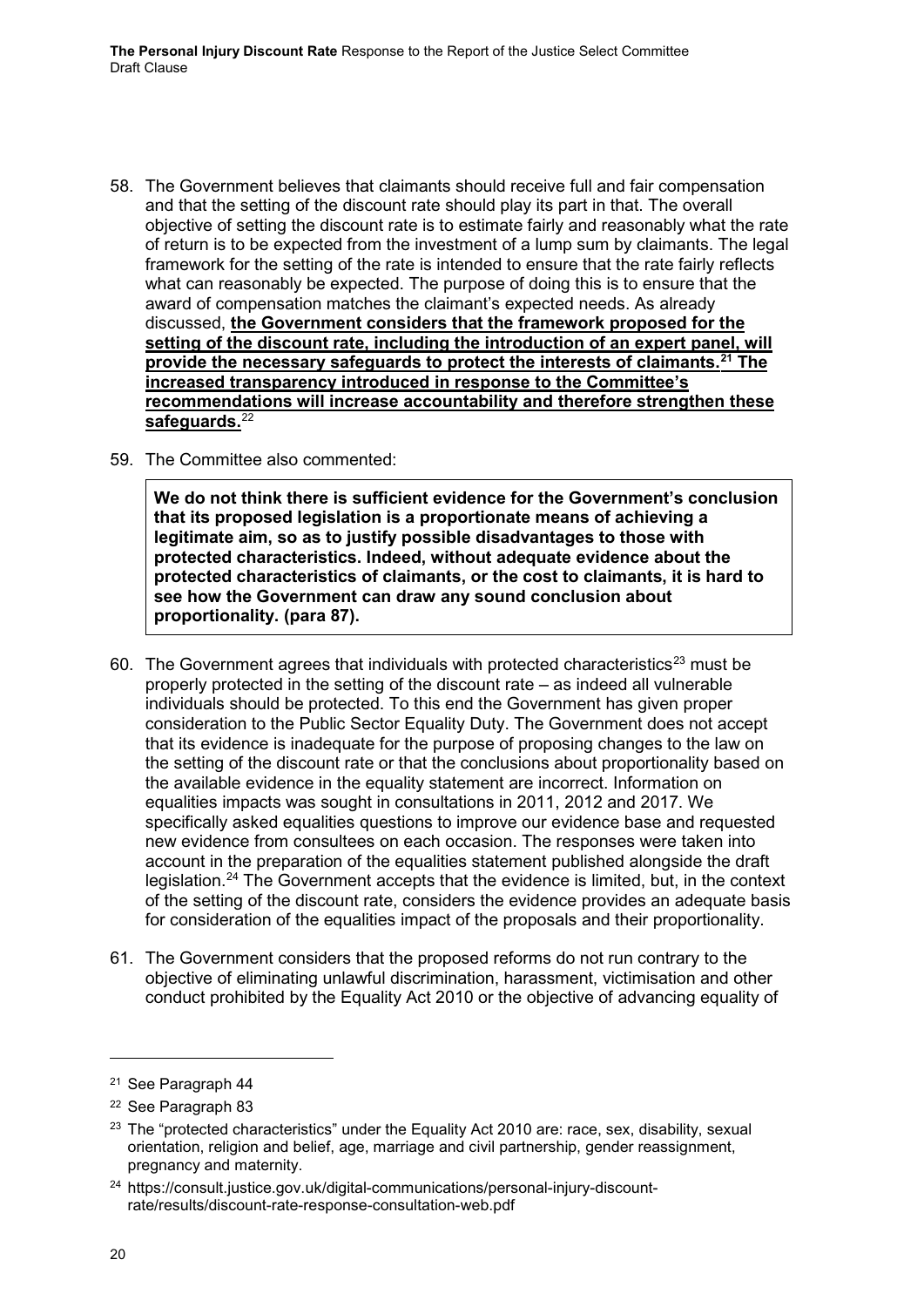opportunity and fostering good relations between people who share a relevant protected characteristic and those who do not share it.

- 62. The purpose of setting the discount rate is to help individuals who are unlawfully injured to receive the right amount of compensation so that they can meet all their expected needs as a result of the injury, as closely as practicable. This requires the assessment of an appropriate expected rate of return from investments. This assessment relates to returns on financial instruments and is independent of any of the protected characteristics. The proposed methodology will not result in any claimant being treated less favourably than another because of a protected characteristic. Also, although the court has been reluctant to depart from the prescribed rate under the present law where one of the parties shows that another rate is more appropriate,  $25$  the power to do so (which the Government intends to retain) may provide a means of addressing in individual cases any perceived risk of disadvantage as a result of the prescribed rate in relation to persons with protected characteristics.
- 63. Disabled persons and young men may be more highly represented in the population of claimants than in the population at large, but the Government does not think that they are likely to be disadvantaged by the proposed changes, which are intended to produce compensation that will meet their anticipated needs. Awards to persons with protected characteristics will reflect the needs of that person as a result of the injury, some of which may derive from the individual's protected characteristic and be recognised in the award. The Government recognises the need to continue to make reasonable adjustments to ensure access to justice is maintained for claimants with disabilities. There is also provision in the proposals for different rates to be applied to different cases. Should the need arise this power might provide a means of ensuring proper protection for claimants within a specified class, which might be defined by reference to a protected characteristic.
- 64. The Government's obligation under the Public Sector Equalities Duty is ongoing. If, contrary to the Government's expectation, a difference in treatment results in a particular disadvantage to persons with protected characteristics, the Government will have to consider the issue that has arisen, but in the meantime the Government remains of the view that the proposals are a proportionate way to achieve the legitimate policy aim of setting a rate that will produce full and fair compensation. **The Government will, however, update the equality statement in the light of any new relevant evidence of equalities impacts of these proposals and keep them under review.**

#### **Social Benefits**

65. In discussing the social benefits of the proposed changes to the rate the Committee made the following recommendations in relation to motor insurance premiums and clinical negligence costs.

**We recommend the Government report each time it reviews the discount rate on how changes in the rate impact on motor insurance premiums and the extent to which increases in the rate are reflected in reduced premiums, to use this information as a guide to setting the discount rate in the future. If** 

<span id="page-23-0"></span><sup>25</sup> Damages Act 1996 s 1(2).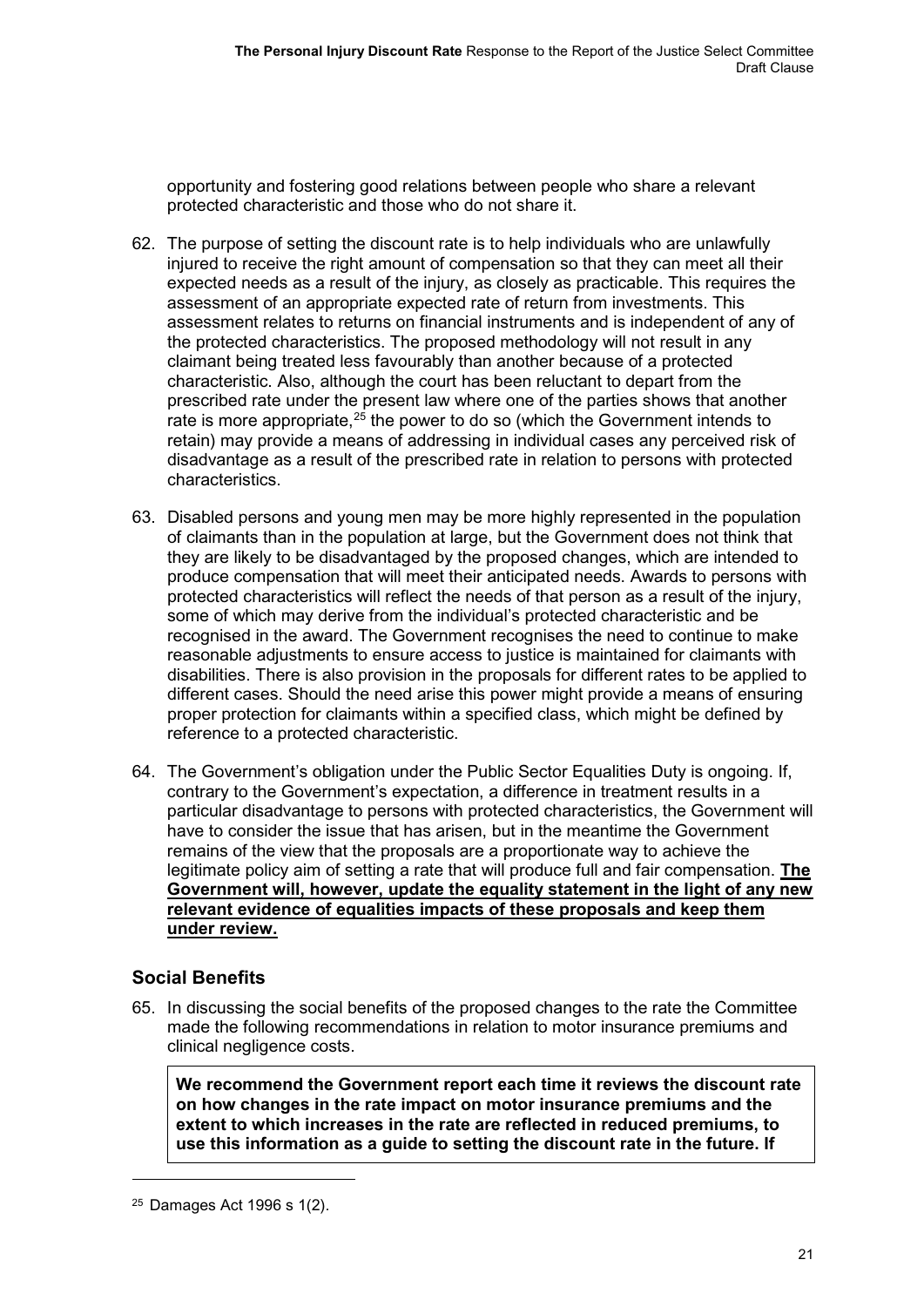**changes in the discount rate do not lead to reductions in premiums as forecast by the Government in its impact assessment, it would mean that some of the social benefits of setting the discount rate based on a "low risk" investment rather than a "very low risk" investment had not materialised. The Government would need to take this into consideration when setting the discount rate at later stages. (para 94)**.

**It is not clear to what extent the proposed legislation is motivated by a desire to limit growth in clinical negligence costs and insurance premiums. We think it is reasonable for the Government to take into account the impact of the discount rate on clinical negligence payments and insurance premiums and it should be open about this. (para 101)**

**It is clear from past Government action (or inaction) in changing the discount rate that setting the discount rate is more than a technical decision: it involves balancing the interests of the claimants with the defendants and also balancing the social costs of increased clinical negligence pay-outs and increased insurance premiums with protecting the interests of vulnerable claimants and reducing their risk of under compensation through interest rate movements. (para 102).**

- 66. **The Government welcomes the opportunity to clarify the extent to which affordable insurance premiums and containing the cost of liability for clinical negligence play a part in the setting of the discount rate.** It is important that insurance is affordable and that awards of damages for clinical negligence fully compensate individuals who are unlawfully injured, but do not impose a greater charge on taxpayers than is required by full and fair compensation. If the discount rate does not realistically represent the return to be expected on investment of lump sum awards for future pecuniary loss, consumers and taxpayers will pay either more or less than they should be paying, depending on the extent and nature of the difference between the then rate and what it ought to be.
- 67. The costs to health service providers and insurers of awards of damages will clearly be affected by changes in the discount rate because the size of lump sum awards as a result of the adoption of a rate will be affected by the rate chosen. The rate should be fair to defendants and claimants. The Government accepts that the indirect cost to consumers and taxpayers are one reason that significant over-compensation cannot be justified. Changes to these costs will, however, be a consequence of a change in the rate, not a contributing factor to the setting of the rate. **The Government is not proposing that the impact of a change in the rate on clinical negligence payments or insurance premiums should be taken into account in the setting of the rate in the way suggested by the Committee.**
- 68. The overriding objective of setting the rate remains to support the 100% compensation rule. The Government's proposals for regular periodic review will prevent long intervals between reviews in the future. This should help to make reviews of the discount rate more predictable as well as providing additional assurance that the rate set is appropriate for the then current circumstances. The rate may of course go up or down under the new framework from time to time.
- 69. The Government considers that it follows from its approach that the creation of a specific mechanism to measure changes in insurance premiums is unnecessary for the purpose of explaining or justifying a change in the rate. **The Government**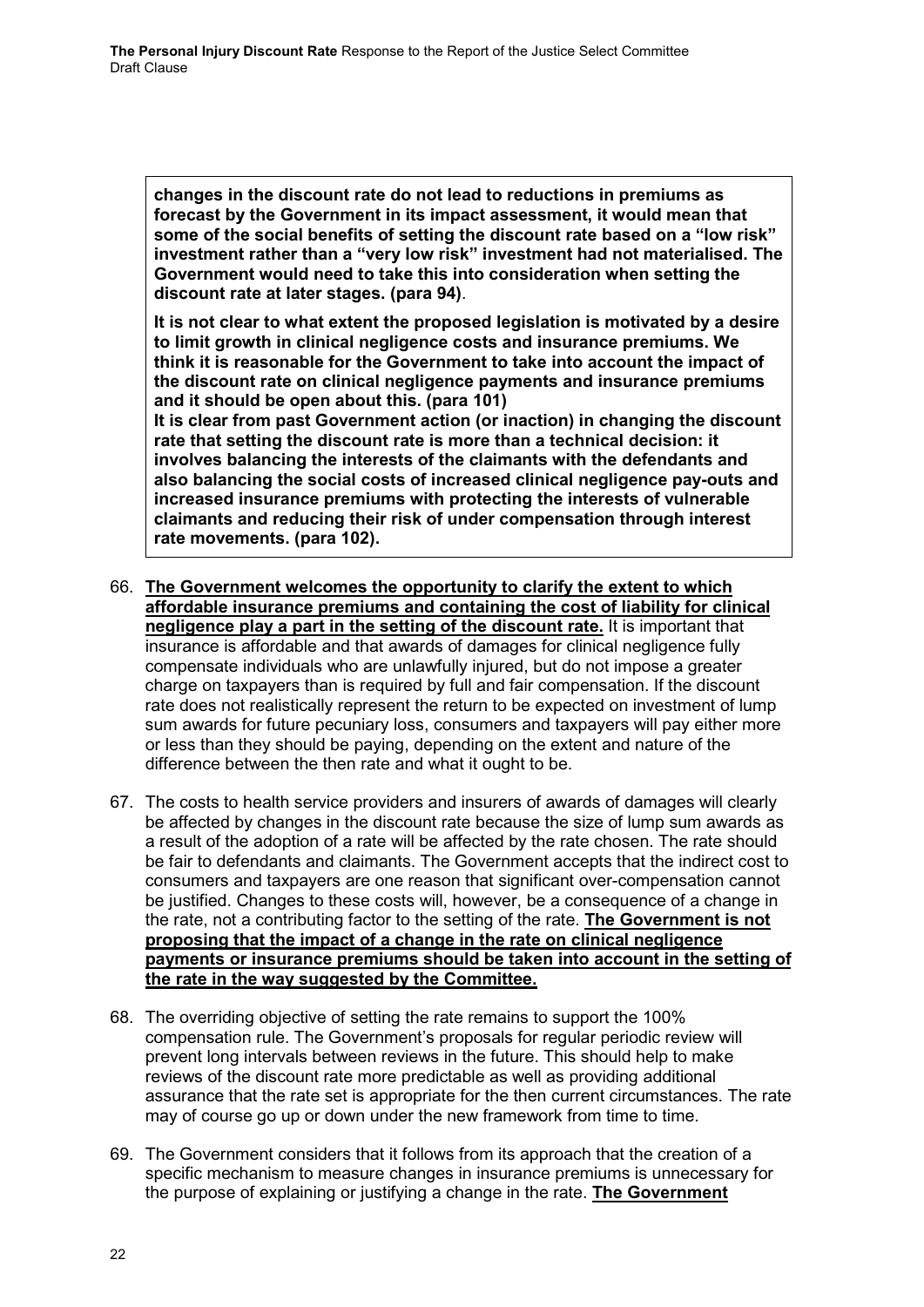**considers that the impact assessment process should, as far as is practicable, identify costs and benefits of rate changes in relation to motor insurance premiums and clinical negligence costs, but the purpose of the setting of the rate is to help ensure full and fair compensation for injured individuals not to strike a balance between their needs and the willingness of society to pay**.

#### **Differential discount rates**

70. The Committee recommended that:

**We recommend that the legislation require the expert panel and Lord Chancellor expressly to consider whether to set different discount rates for different periods of loss or different heads of damage. In both cases, the benefits need to be balanced by the added complexity it would bring to cases. (para 125).**

**We recommend that when the panel considers this, it looks at the experience of jurisdictions where differential discount rates have been used. (para 125).**

- 71. **The Government welcomes the Committee's recommendation that the possibility of different rates for different periods and heads of loss should be considered at each review.** Different rates for different cases may provide a way of achieving greater accuracy in estimating likely rates of return, but may be more complex to operate. As the Government stated in the paper publishing the draft legislation, it will continue to be possible to set different rates for different types of cases, including by reference to the length of the award.<sup>[26](#page-25-0)</sup>
- 72. The Government's view is that both the present law and the proposed legislation are intended to permit different rates to be set for the classes of case mentioned by the Committee and, indeed, other potential classes of case. However, several consultees suggested that the terms of the draft legislation were not sufficiently clear that differential rates could be set for as wide a range of circumstances as the Government proposed. **The Government is therefore amending the legislation to make the scope of the power to set different rates for different cases clearer.**
- 73. The Government agrees with the Committee that the additional complexity of multiple rates should be a factor for the Lord Chancellor to consider in deciding whether to adopt them, because the facilitation of cost-effective settlements is an important part of the justification for the setting of a prescribed rate. It seems likely that if differential rates are under consideration that the experience of other countries would be taken into account by those involved in the setting of the rate.
- 74. **Having clarified the extent of the power to set different rates, the Government will, as recommended by the Committee, require that in any review the Lord Chancellor and the expert panel will, in the course of their deliberations on what the rate should be, consider whether the setting of multiple rates would be appropriate. The Government does not however intend to specify when consideration of the experience of other countries should be taken into**

<span id="page-25-0"></span><sup>26</sup> Cm 9500 Para. 11.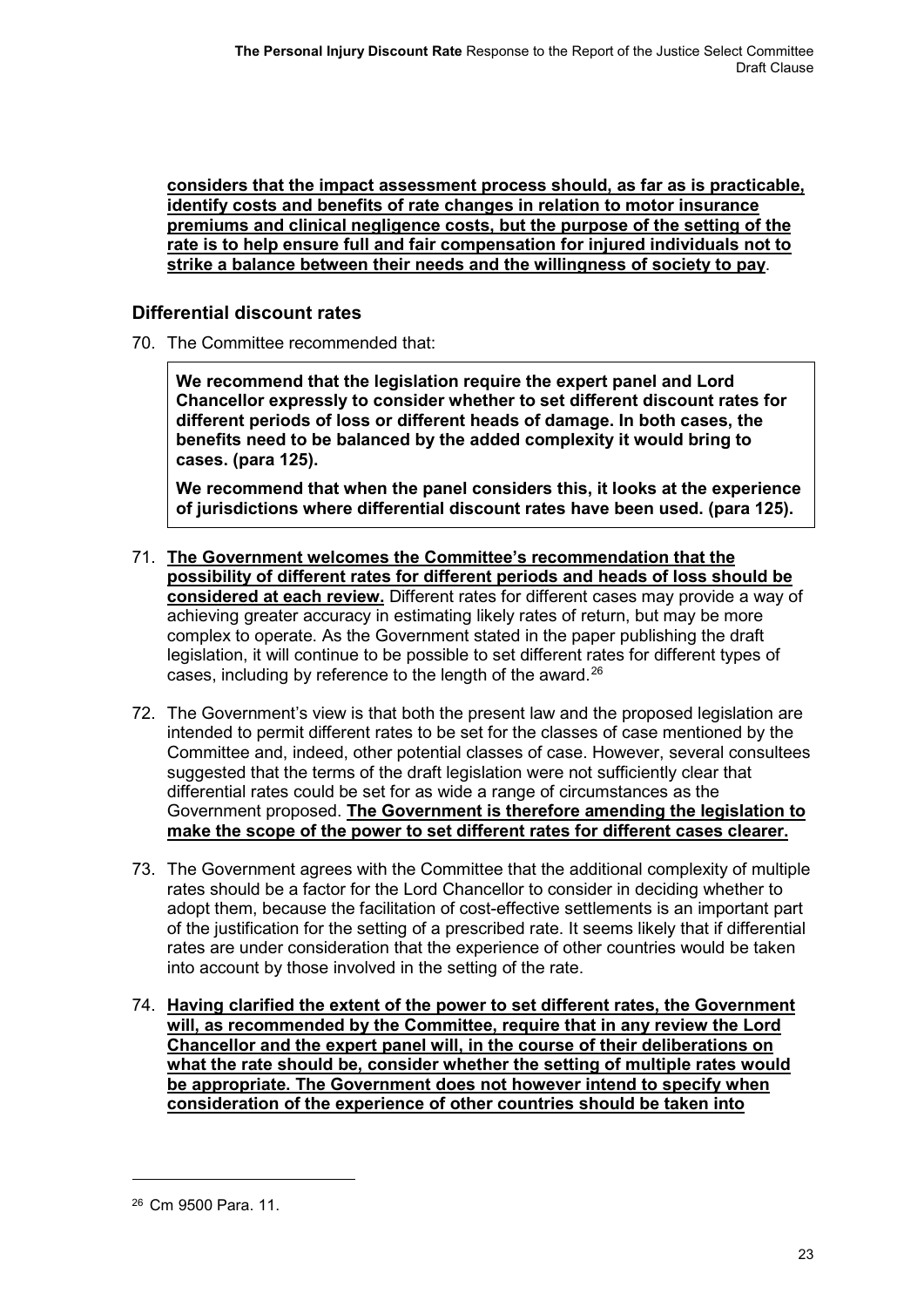#### **account as it considers that this is a matter to be left to those involved in the review in question to decide.**

#### **Additional stakeholder suggestions for amendments**

75. Stakeholders suggested that the drafting of the legislation should be amended to clarify its intended meaning on a number of points. These included defining in the legislation: when the court can depart from the prescribed rate; what is meant by the setting of "no rate"; the cases to which a new rate will apply; and whether separate assumptions were needed in the case of multiple rates. **The Government notes these concerns and has made a number of amendments to the legislation as a result and will provide further explanation in relation to the others in material accompanying the legislation.** Stakeholders also commented about the assumptions to be made in the setting of the rate. Some wished the power of the Lord Chancellor to make assumptions in addition to those specified in the legislation to be removed, whilst others wanted assumptions to be made about the length of awards and the making of long-term investments. **The Government considers that the power to make further assumptions is necessary to ensure the power is sufficiently flexible to deal with changes in circumstance, and that emphasising the importance of long term investments would be inappropriate when the methodology for the setting of the rate applies irrespective of the length of the award**.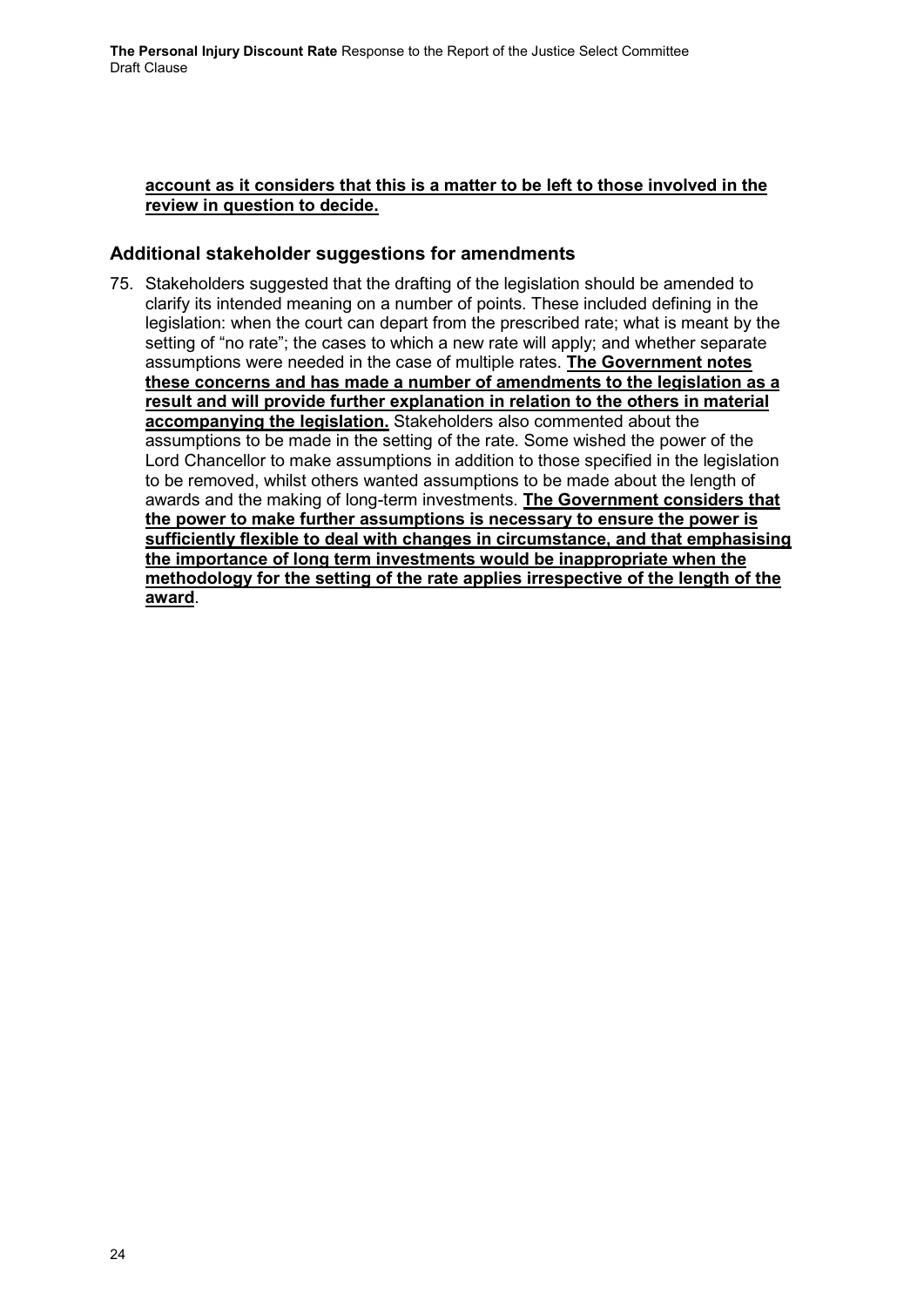# <span id="page-27-0"></span>**Who should set the rate?**

#### **Structure and length of Review**

76. The Committee recommended that the expert panel should be involved in the first review as well as all subsequent reviews. It stated:

**We also agree with the Law Society that the expert panel should be involved in the first review of the rate. (para 108).**

77. In response to the Committee's recommendation the Government has carefully considered the arguments for and against including an expert panel in the first review. The Government acknowledges the benefits that the involvement of the panel in the first review would bring and will work to ensure that the panel is ready to start work at the earliest opportunity. **The Government accepts the Committee's recommendation that the panel should participate in the first review in the same way as for subsequent reviews.** 

#### **Additional stakeholder comments on time limits in relation to the length of review periods**

78. Some stakeholders asked for the time periods specified for the commencement of the first review and the duration of all reviews, including the first, to be reduced. There were also requests that the beginning and conclusion of the review (and any related panel recruitment process) should be formally announced to remove any uncertainty as to when the time periods expire. **The Government agrees that the time periods must be clear and is considering whether any formal indicators should be added, but does not consider that preliminary announcements regarding panel recruitment are necessary. The Government intends to begin the first review promptly after the legislation is enacted but does not consider that the specified periods for the conduct of the reviews can sensibly be reduced.** The Lord Chancellor and the statutory consultees will have difficult issues to consider and require adequate time to do so.

#### **Roles in the decision-making process**

- 79. The Committee commented that: "**Setting the discount rate has repercussions on the taxpayer through government expenditure and also consumers through its impact on insurance premiums and inflation; therefore we think it is right that the decision to set the discount rate lies with the Lord Chancellor**." **(Para 107).**
- 80. **The Government welcomes the Committee's support for the proposal that the decision to set the discount rate should continue to rest with the Lord Chancellor, who should be accountable for that decision**.
- 81. **The Government also welcomes the Committee's endorsement of the introduction of the expert panel into the process for the setting of the rate.** The Committee stated: "**we are convinced of the merit of an expert panel to assist the Government, with some fine adjustment of the process**" **(para 133)**.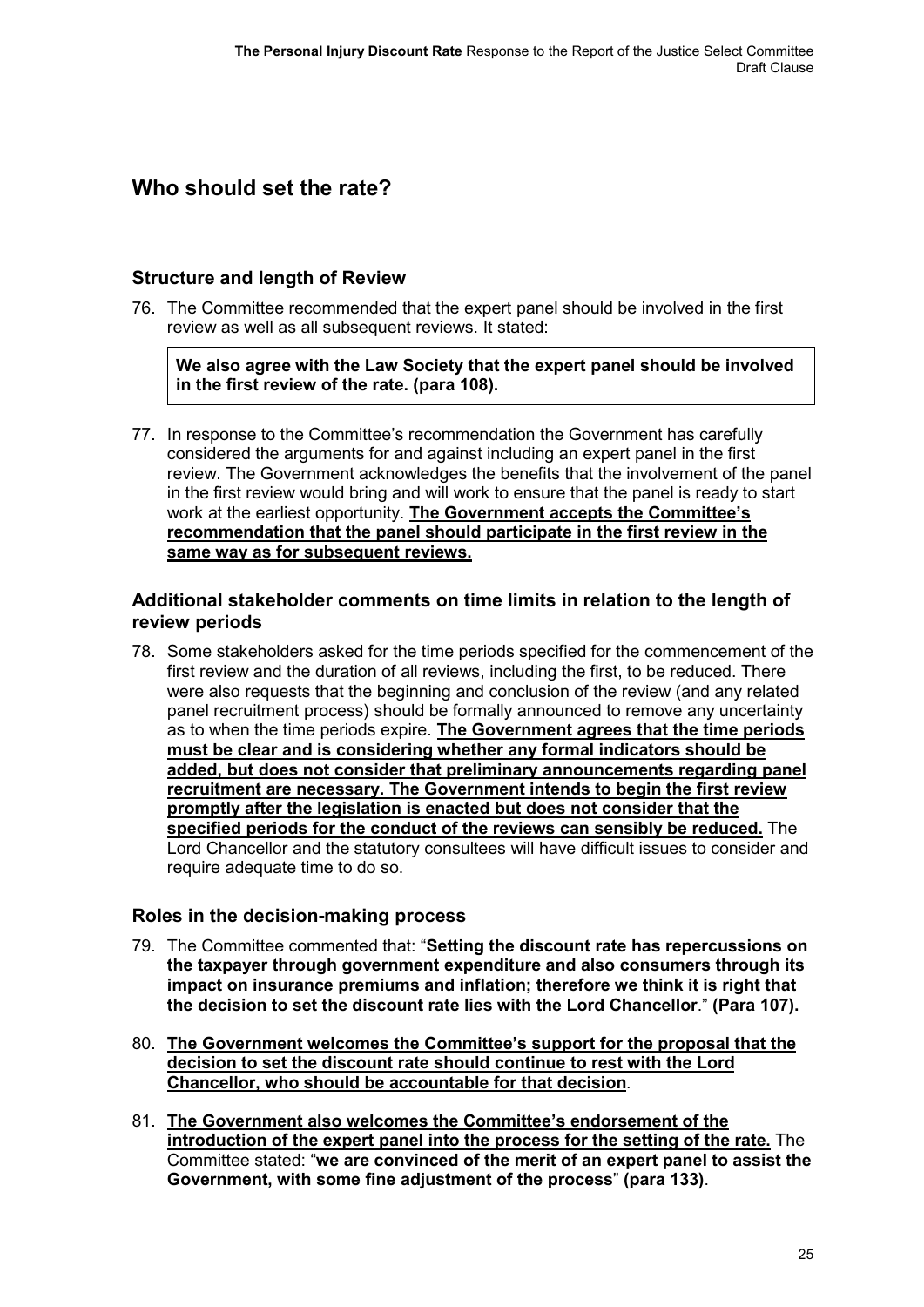82. The Committee made two further recommendations regarding the role of the Lord Chancellor in the setting of the rate:

**However, we recommend that whenever taking a decision on setting the discount rate, the Lord Chancellor should publish his or her reasons for that decision, the advice provided on the matter by the expert panel, and reasons for not accepting the advice of the panel whenever that occurs. (para 107).**

**We recommend that the Lord Chancellor publishes the basis upon which he or she has decided upon a particular rate out of the range available. (para 60).**

- 83. The Government agrees that building and retaining trust in the system by which the rate is set is important and that transparency in decision-making can support this objective. **The Government therefore accepts the Committee's recommendation that the Lord Chancellor should provide reasons for his or her decision at the time the rate is set. The Government also accepts the Committee's recommendation that the report of the expert panel should be published at the same time. It will therefore be clear whether (if at all) the Lord Chancellor has departed from the advice of the expert panel.**
- 84. In relation to the expert panel the Committee recommended **"***that the panel is quorate only when 4 out of its 5 members are present" (para 108),* rather than when three members (including the Government Actuary) are present as the Government had proposed. Several stakeholders made similar or related recommendations. **The Government accepts the Committee's recommendation that the quorum should be increased to four.**
- 85. The Committee also stated **"that in deciding the membership of the panel regard should be had to the need to ensure it reflects the balance of interests concerned and represents a full range of expertise on the subject**" **(para 105),**  but did not make any specific recommendation.
- 86. The four appointed panel members to serve with the Government Actuary are to have expertise as an actuary, an economist, an investment manager and in consumer affairs as relating to investments. The Government agrees that the composition of the panel is very important. The members must be experts in their fields because the essence of the panel's role is to provide expert advice from each of the fields specified in the legislation as to how the rate should be set in accordance with the legal framework. **The Government believes that the fields of expertise specified are those that will be most useful in formulating the advice to the Lord Chancellor.**
- 87. Although some or all of the members of the panel are likely to be members of representative organisations, once appointed they will be acting in their expert capacities and will not be representing those organisations. The setting of the rate does not involve the balancing of the interests of claimants in obtaining full compensation on the one hand and the effect on insurance premiums and clinical negligence costs on the other. **The panel is therefore intended to be an expert rather than a representative body.**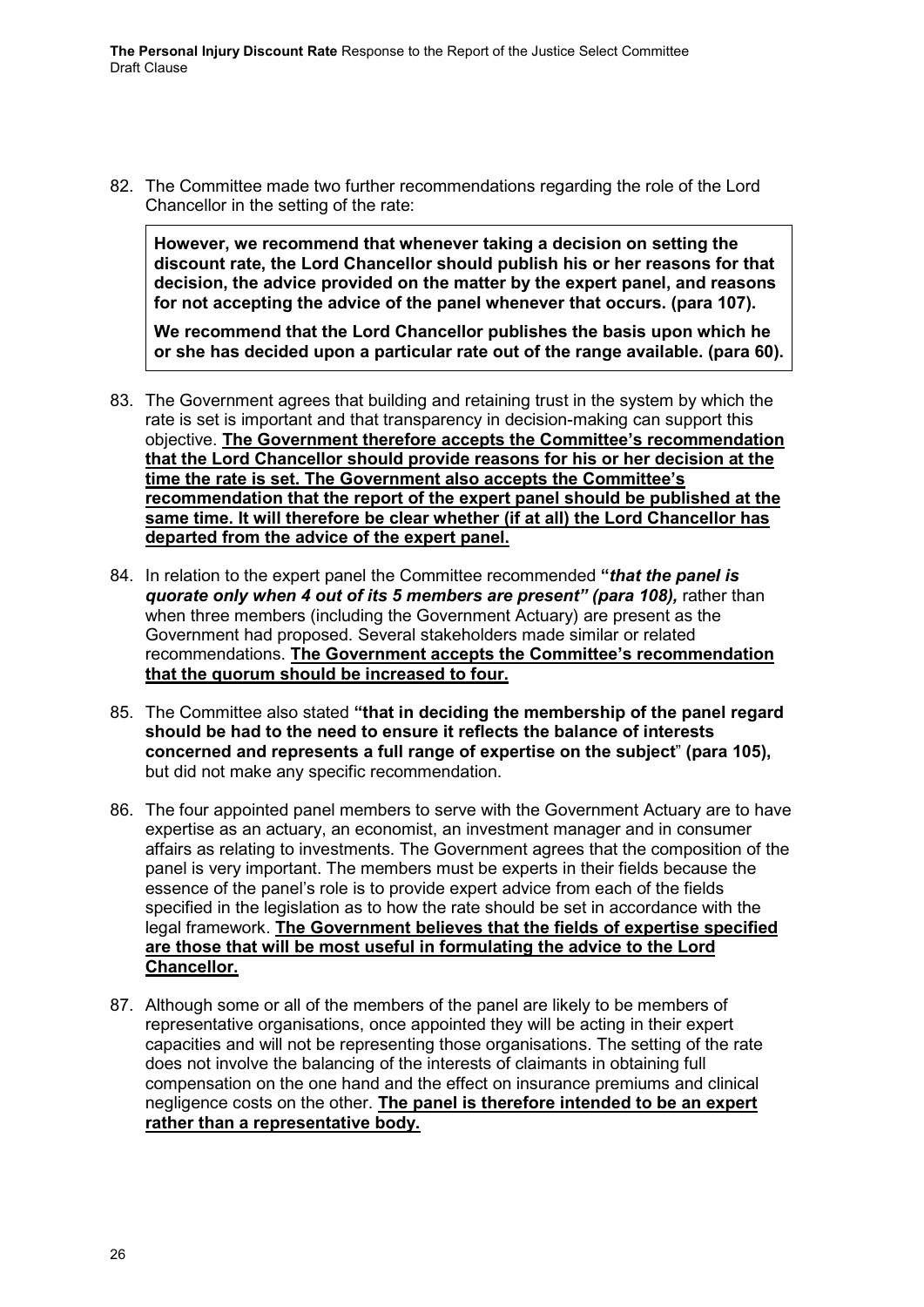#### **Additional stakeholder comments on the review process**

- 88. Some stakeholders thought that the obligations of the Lord Chancellor to consult the panel and to take account of its advice (and his or her power to depart from that advice); and the obligations of the panel to provide advice should be specified in the legislation. **The Government considers that these matters are adequately clear and does not propose to state them explicitly.** The Lord Chancellor must be able to depart from the advice of the panel if he or she believes that the fulfilment of his or her statutory duties in relation to the setting of the rate require it. There were also some suggestions that the role of the panel should be defined more precisely. The Government agrees that the panel has a very important role in the process of setting the rate. The Government intends that the panel will bring additional expertise into the review process, leading to a better system for the setting of the rate.
- 89. Some stakeholders queried whether the Government Actuary should have a vote other than as a casting vote. **The Government intends that the Government Actuary will have a full role as a member and Chair of the panel and does not intend to change the legislation in this respect.**
- 90. Stakeholders were broadly content with the range of expertise proposed for the panel, although some thought that greater specification of the types of expertise or qualifications required would be desirable. Some stakeholders also sought reassurance that panel members would not have conflicts of interest. **The Government intends that panel members will act as independent experts in providing their advice. They will be required to disclose potential conflicts of interest.** The aim of the recruitment process will be to find experts of the kinds required. The Government does not consider that further definition is needed in the legislation.

#### **Management costs and investment advice and measures of inflation**

- 91. The Committee recommended "**that the expert panel advise the Lord Chancellor on the most appropriate way to take into account advice and management costs and inflation when setting the discount rate …. It should also consider the most appropriate measure of inflation to use, when setting the discount rate**." **(para 131).** Some stakeholders made similar proposals.
- 92. As the Government has already mentioned, $^{27}$  $^{27}$  $^{27}$  the expert panel is intended to be a vital part of the new process for the setting of the rate, bringing new expertise of a high order into the review process. Their advice will be important in determining the rate. **The Government therefore welcomes the Committee's recommendation that the Lord Chancellor should consult the panel about the allowances to be made for management costs and inflation in the setting of the rate. The Government considers that the panel should also be consulted on the allowance to be made for taxation in the setting of the rate.**
- 93. The Committee also recommended that: **the panel should consider whether the law should be changed to identify a distinct and separate head of damage based on professional advice. (para 131).**

<span id="page-29-0"></span><sup>27</sup> Para 77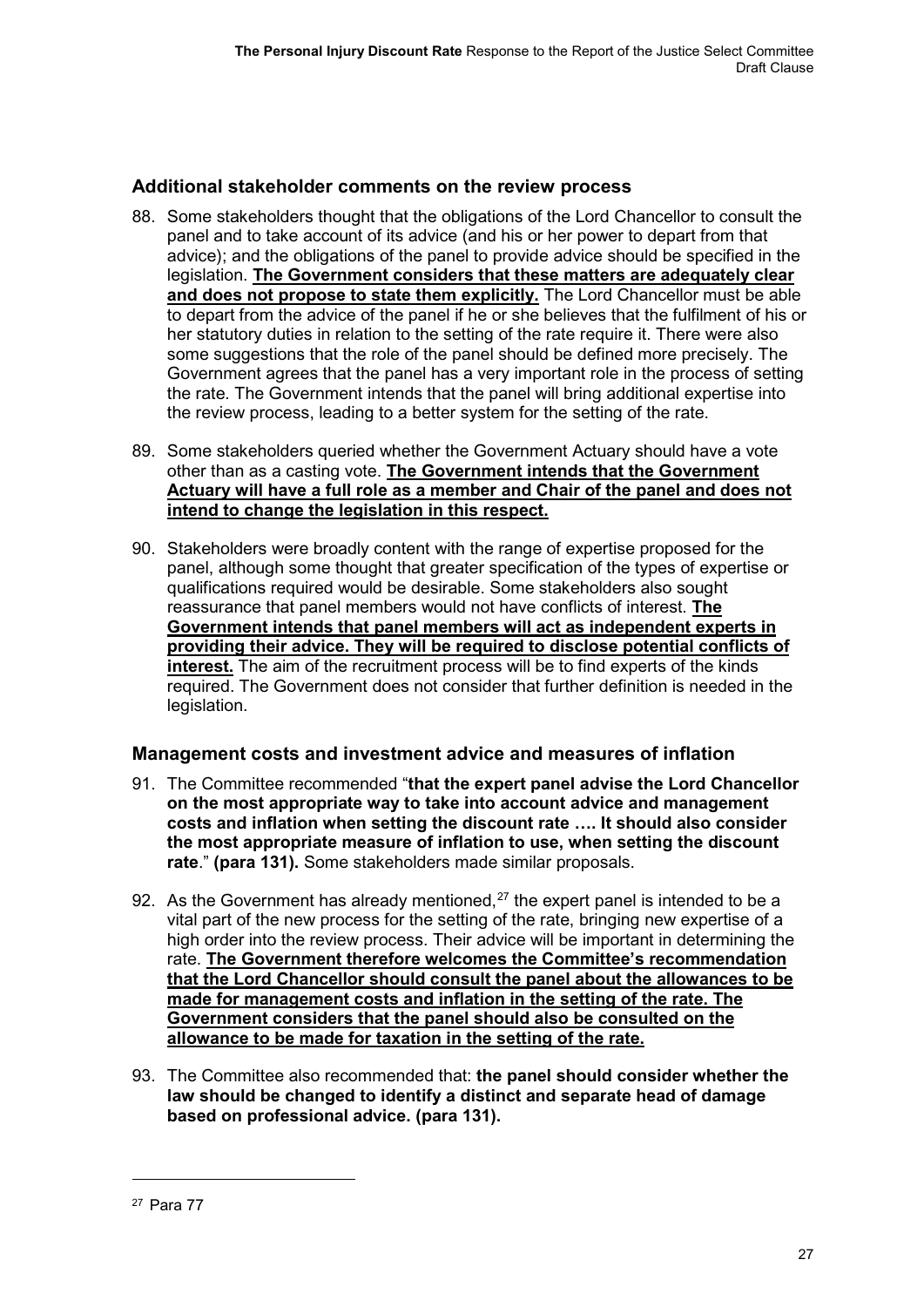- 94. The Government acknowledges that the cost to the claimant of professional advice to manage an investment portfolio on an ongoing basis throughout the duration of the award is currently a matter to be taken into account in the setting of the discount rate. The cost of this ongoing investment advice is to be distinguished from the cost of initial investment advice before the award of damages is made. The Government understands that the cost of this initial advice is generally recovered by the claimant from the defendant at the conclusion of the legal proceedings.
- 95. The ongoing management advice is taken into account because claimants cannot recover these costs as a separate head of damages. They are therefore a cost that has to be paid by the claimant out of income received from investments before the income can be released for the payment of the costs and losses caused by the injury. Should the courts decide that such costs should be recoverable then they will no longer have an effect on the rate of return to be expected by the claimant. This is appropriate as the question of whether something should be a head of damage is primarily a legal question. This question relating to professional costs could be left to the courts to develop as a matter of caselaw, but it could be taken forward by other means. **The Government therefore welcomes the Committee's recommendation and will consider the issue, either directly or through a third party. The Government does not, however, consider that the panel would be the appropriate body to consider whether the cost of professional advice should be a separate head of damage as it does not have legal expertise.**
- 96. Part of the advice received during negotiations should enable the claimant to give informed consideration as to whether to take their award as a lump sum or, in whole or in part, as a PPO. As mentioned, the Government intends to assess the availability of proper advice on this issue and its effectiveness as part of steps to assess whether current practice on PPOs could be improved.<sup>[28](#page-30-0)</sup>

<span id="page-30-0"></span><sup>28</sup> See paragraph 51 above.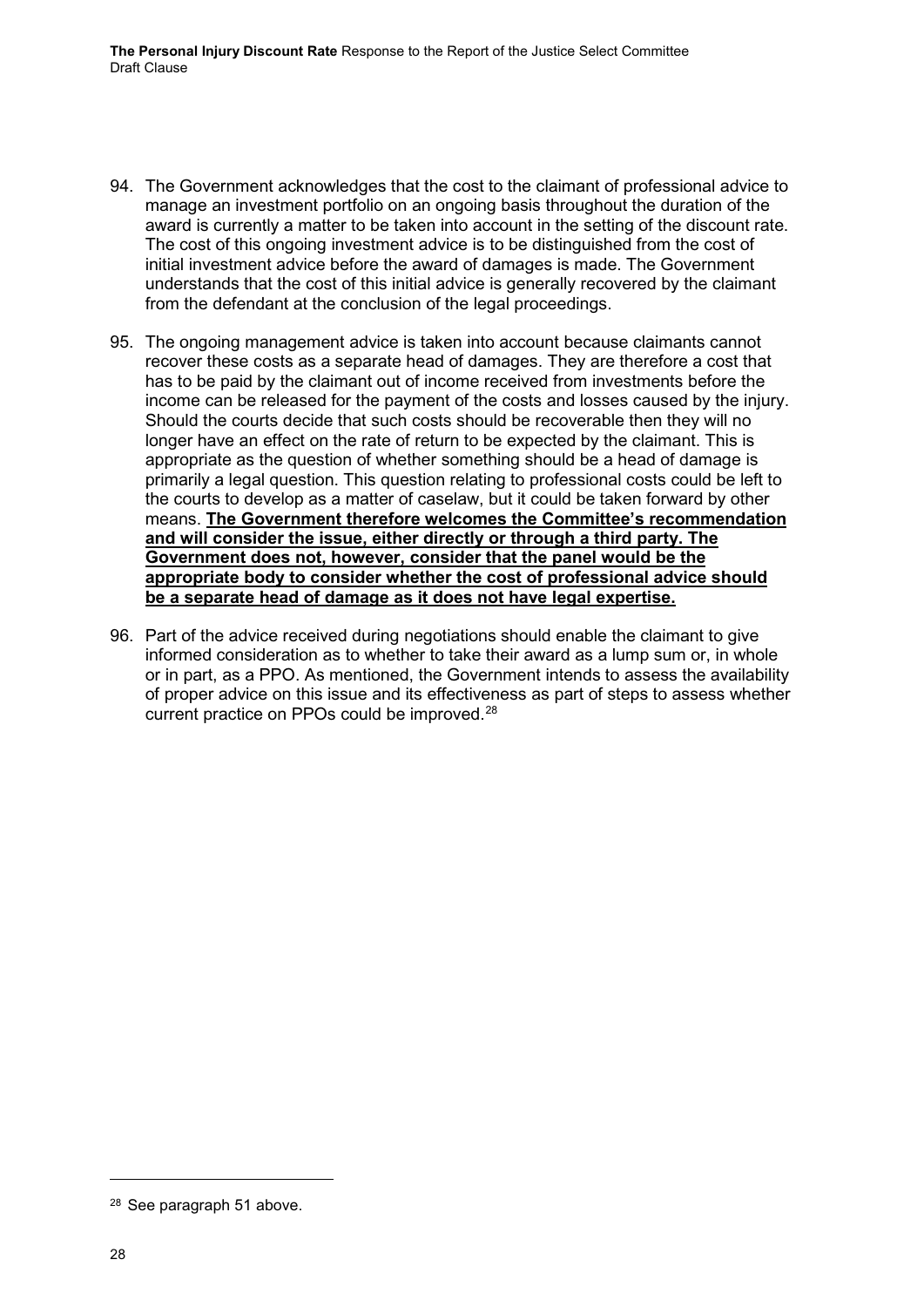# <span id="page-31-0"></span>**When should the rate be set?**

#### **Frequency of review**

- 97. The Committee considered the question of when reviews should take place but did not reach any conclusion or make any recommendation. The Committee did, however, state that: "*If the Government is determined to set the rate using a "low-risk" diverse portfolio, a periodic review is required" (para 120)* and *"there is ample evidence that the rate ought to be reviewed and set regularly" (para 131).*
- 98. As already explained, $29$  the Government intends to set the rate using a "low risk" diversified portfolio. **On this basis, the Government welcomes the Committee's endorsement of its approach of requiring regular periodic reviews**. This will provide a definite temporal framework for keeping the rate accurate. Intervals of 16 years as occurred under the present law are clearly too long and may well result in significant shifts in the rate, as occurred in March 2017. This is a significant protection for claimants and defendants.
- 99. In response to the draft legislation and earlier consultations stakeholders expressed a range of opinions as to the best interval between reviews. The Government suggested three years and there appears to be a relatively broad degree of support for this. **The Government has therefore decided to retain the proposed interval of no more than three years set out in the draft legislation**.

#### **Additional stakeholder comments on the review period**

100.Some stakeholders were concerned that the periods for the review are specified by reference to a maximum interval and wished earlier reviews to be restricted to exceptional cases. **The Government does not consider that reviews are likely to be called lightly. It does not consider that the power to call a review should be constrained in the legislation.**

#### **Timing of the review**

101.The Committee recommended that:

**Whether or not the new mechanism for setting the discount rate is introduced, we recommend that the Lord Chancellor should ensure that the timing of changes to the rate takes account of the need to minimise disruption to the finalisation of year-end accounts by insurers and the NHS. (para 117).**

102.The Government appreciates the concerns underlying this recommendation (some stakeholders also raised similar points). However, the Lord Chancellor will be obliged to set a rate at the conclusion of a review. The application of the new rate should not be delayed because of factors extraneous to the setting of the rate.

<span id="page-31-1"></span><sup>29</sup> Para 8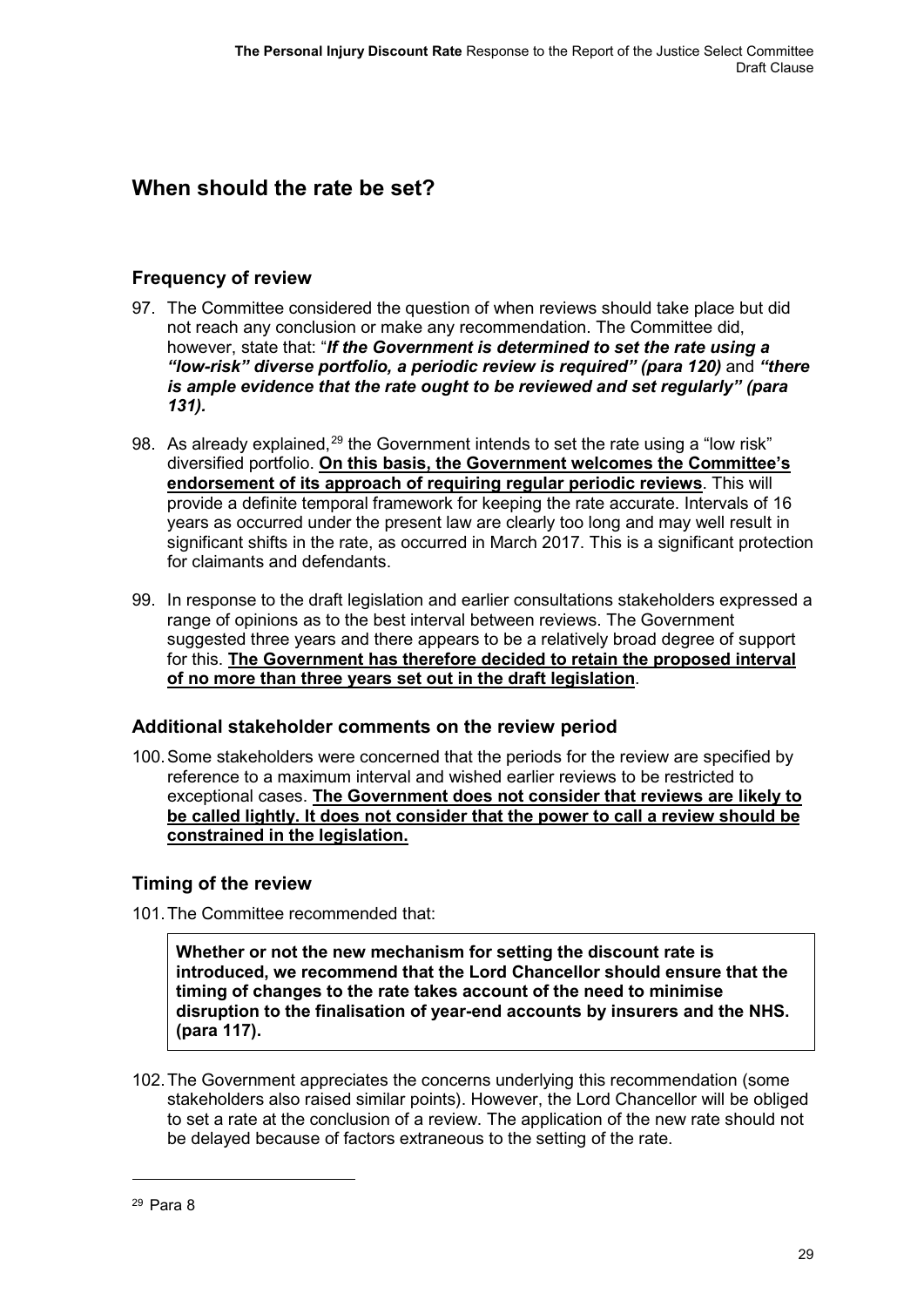**The Personal Injury Discount Rate** Response to the Report of the Justice Select Committee Draft Clause

103.The timing of the review will depend upon the Lord Chancellor's assessment of the need for a review or the expiry of the three-year review period. The ability of the Lord Chancellor to take account of year-end account periods, which differ for different sectors, will be very limited. **Whilst sympathetic to the concerns echoed by the Committee, the Government considers the timing of reviews and the implementation of any change in the rate should be left to the Lord Chancellor of the day**.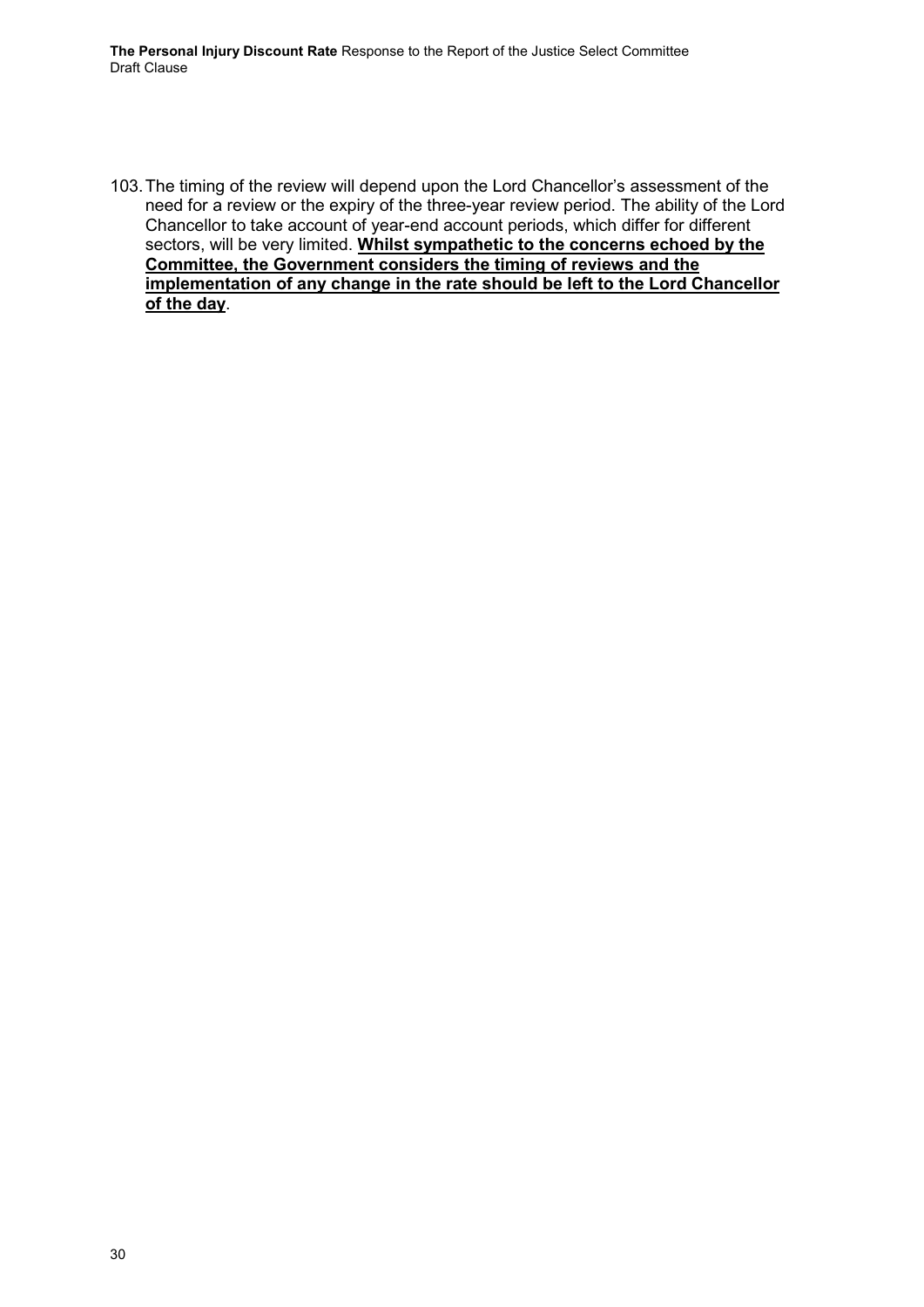# <span id="page-33-0"></span>**Annex**

#### **List of stakeholders who responded to Ministry of Justice consultation**

Ageas and Tesco Underwriting Association of British Insurers Association of Personal Injury Lawyers Berrymans Lace Mawer **Carpenters** Forum of Insurance Lawyers Institute and Faculty of Actuaries International Underwriters Association Irwin Mitchell Keoghs  $LV=$ Medical Defence Union Munich Re **Nestor** NFU Mutual NHS Resolution Royds Withy King Christopher Sharp QC Tokio Millenium Re Zurich Insurance